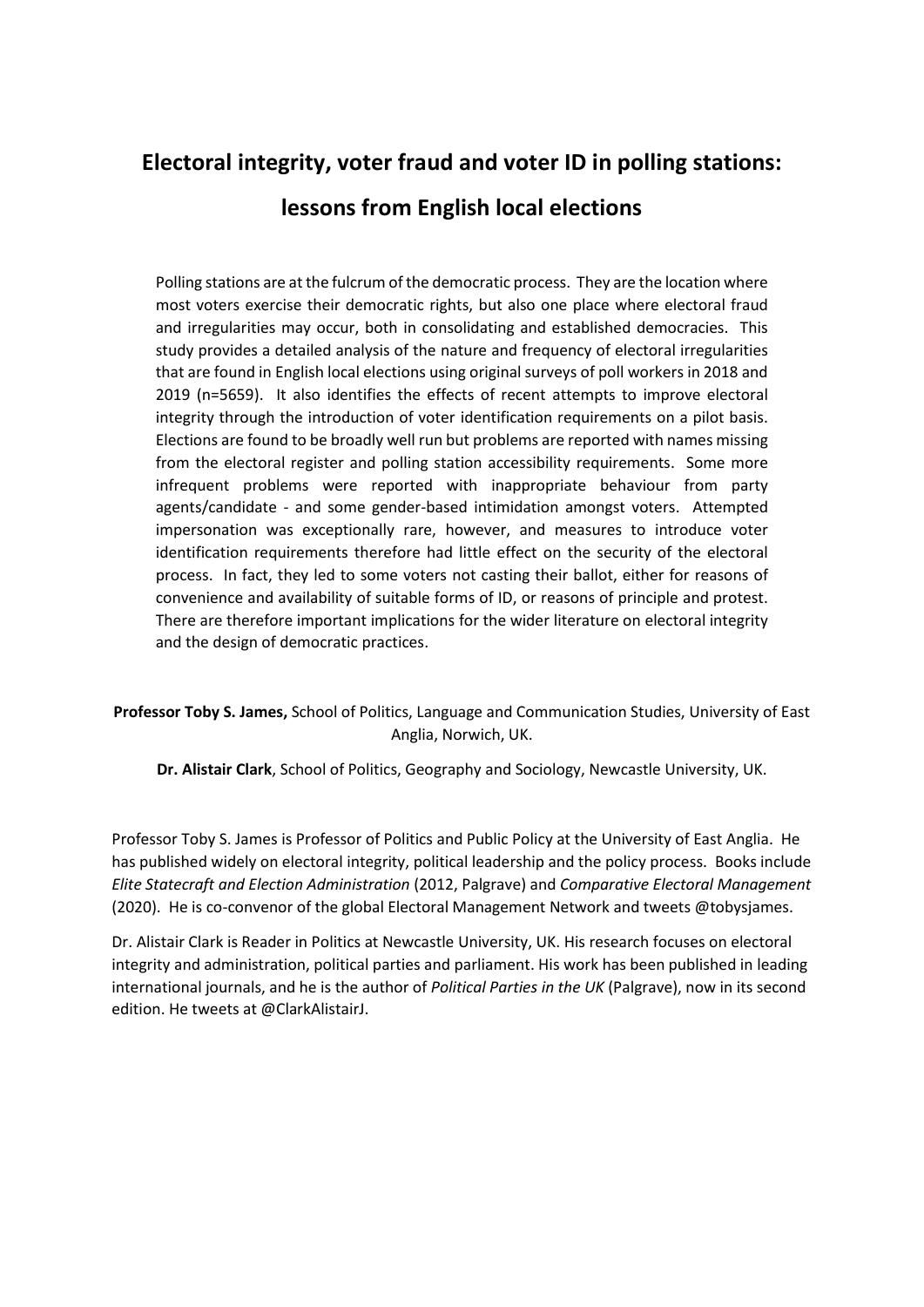### **Introduction**

Polling stations are at the fulcrum of the democratic process. They are the location where most voters exercise their democratic right by casting their vote and therefore have an iconic and symbolic place within democratic practices. They are also the location where electoral fraud and irregularities are thought to occur, both in consolidating and established democracies. These irregularities might include outright attempts to rig the electoral process through ballot box stuffing, carousel voting and voter intimidation (Schedler 2002). They might also involve bureaucratic hurdles that makes voting more difficult than it otherwise needs to be. Practice and procedure could also more heavily disadvantage some individuals or groups of voters more than others if polling practices are not inclusive (James and Garnett, this issue). For example, polling stations might lack accessibility requirements (Schur, Ameri, and Adya 2017) or onerous voter identification requirements might exist (Burden 2018).

The extent and nature of these irregularities are commonly subject to speculation. Evidence about the frequency of them is less common, however. This study provides a detailed analysis of the nature and frequency of electoral irregularities that are reported in English local elections using original surveys of poll workers in 2018 and 2019 (n=5659). It also identifies the implications of recent attempts to improve electoral integrity through the introduction of voter identification requirements on a pilot basisin a selection of local government areas. This wasthe first time that voter identification requirements had been used in Britain and allows broader lessons to be learnt about the consequences of the reform.

Elections are found to be broadly well run but problems are reported with names missing from the electoral register, polling station accessibility requirements and ballot secrecy problems. Attempted impersonation was exceptionally rare, however, and provided no evidence to support the introduction of voter identification requirements. In fact, these voter identification requirements led to some voters not casting their ballot when they arrived at the polling place, either for reasons of convenience and availability of suitable forms of ID, or reasons of principle and protest. This article therefore contributes to the international literature about the nature of electoral integrity in established democracies, the literature on inclusive voting practices, and the effects of voter identification requirements – where the number of studies remain limited.

The article proceeds by presenting a five-part typology of problems that are regularly thought to occur in polling stations. It then reviews the literature on the known effects of voter identification requirements. The way in which English local elections are run is then explained with the pilot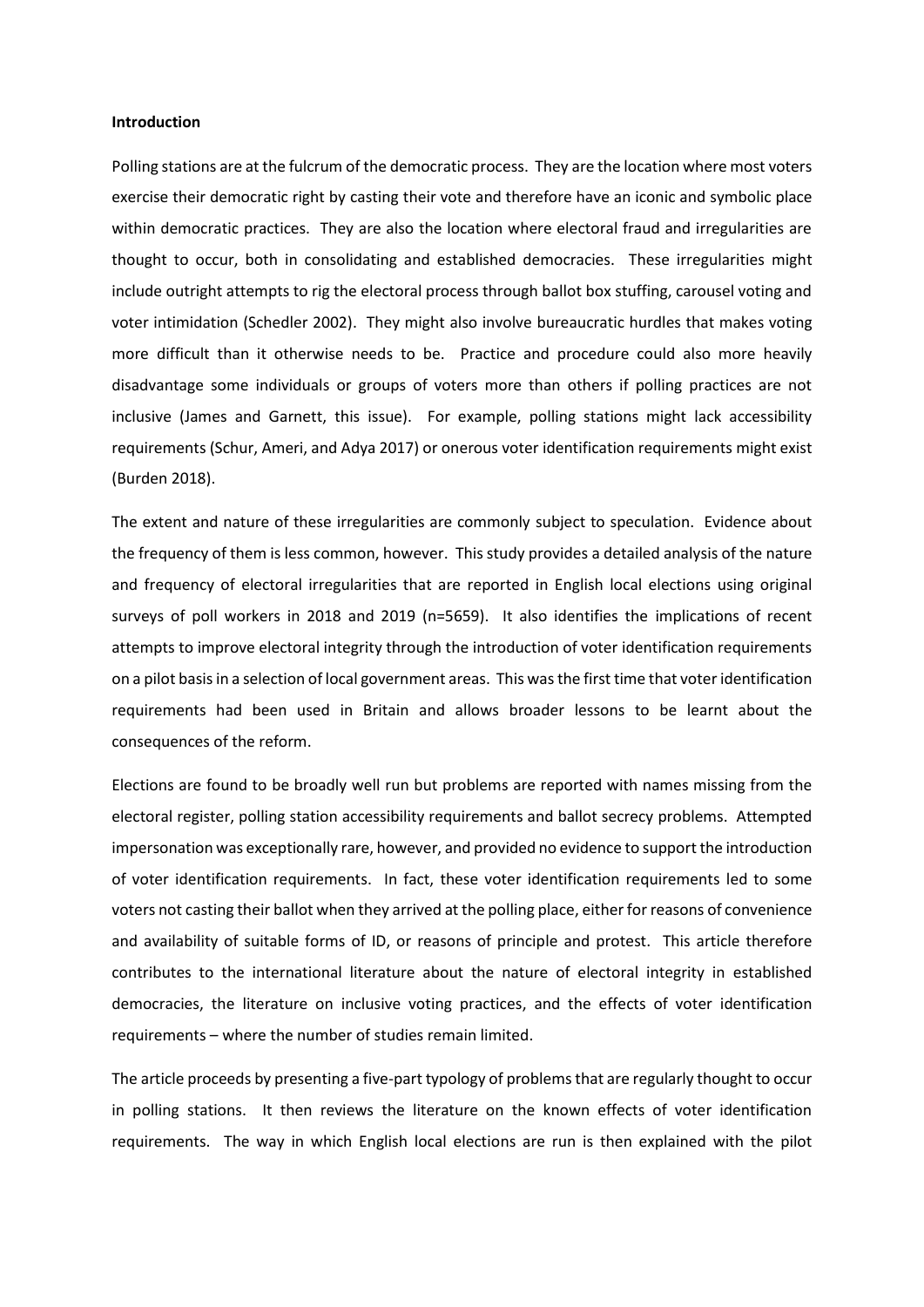schemes explained in historical context. The research design is set out before the results of the study are introduced.

#### **Existing literature on polling place problems**

Elections are an essential part of the democratic process (Beetham 1994; Dahl 1971; James 2020; Przeworski 2018). They provide citizens with the opportunity to hold governments to account and choose their elected representatives. Polling stations are the physical location where citizens have the opportunity to cast their ballot. As well as providing the functional purpose of providing citizens with their opportunity to have their say, this also provides an important ritual (Orr 2016). For Coleman (2013) the act of voting is a social performance which can generate different emotions, memories and anxieties. The act of voting following the toppling of an autocratic regime, for example, can provide cathartic moments. Media images, beamed worldwide, can show people who had been 'long denied the vote, forming winding queues to assert their entry into the enfranchised world stand as semiotic markers of political progress' (p.2).

Nonetheless, problems with electoral integrity are often found in polling stations, as well as other stages of the electoral process. These are important because the consequences can be far reaching, including undermining the legitimacy of government, affecting voter behaviour and set in motion a series of events that might undermine peace and security (Norris 2014). We argue that there are five overlapping themes of problems that are often thought to occur in polling stations, all of which could potentially undermine the quality of the electoral and democratic process. In recent years, there have been some concern about each of these in the UK.

Firstly, given the huge volume of ballot papers, staff and complex laws involved – there is considerable potential for administrative problems. There is increasing cross-national evidence of variations in standards of electoral management (James 2020; James et al. 2019; Norris, i Coma, and Gromping 2016). These are not necessarily the consequence of deliberate partisan efforts to alter the result of elections. Instead, they might result from human error, under–resourcing or poor performance management systems and/or leadership. These are important because individuals can inadvertently lose their ability to exercise their right to vote as a consequence of such difficulties. The UK made international headlines on the night of the 2010 general election when citizens were locked out of polling stations as they closed at 10pm, and they were inconsistently dealt with by officials. Legal clarity was subsequently provided, but there remains evidence of variation in the quality of delivery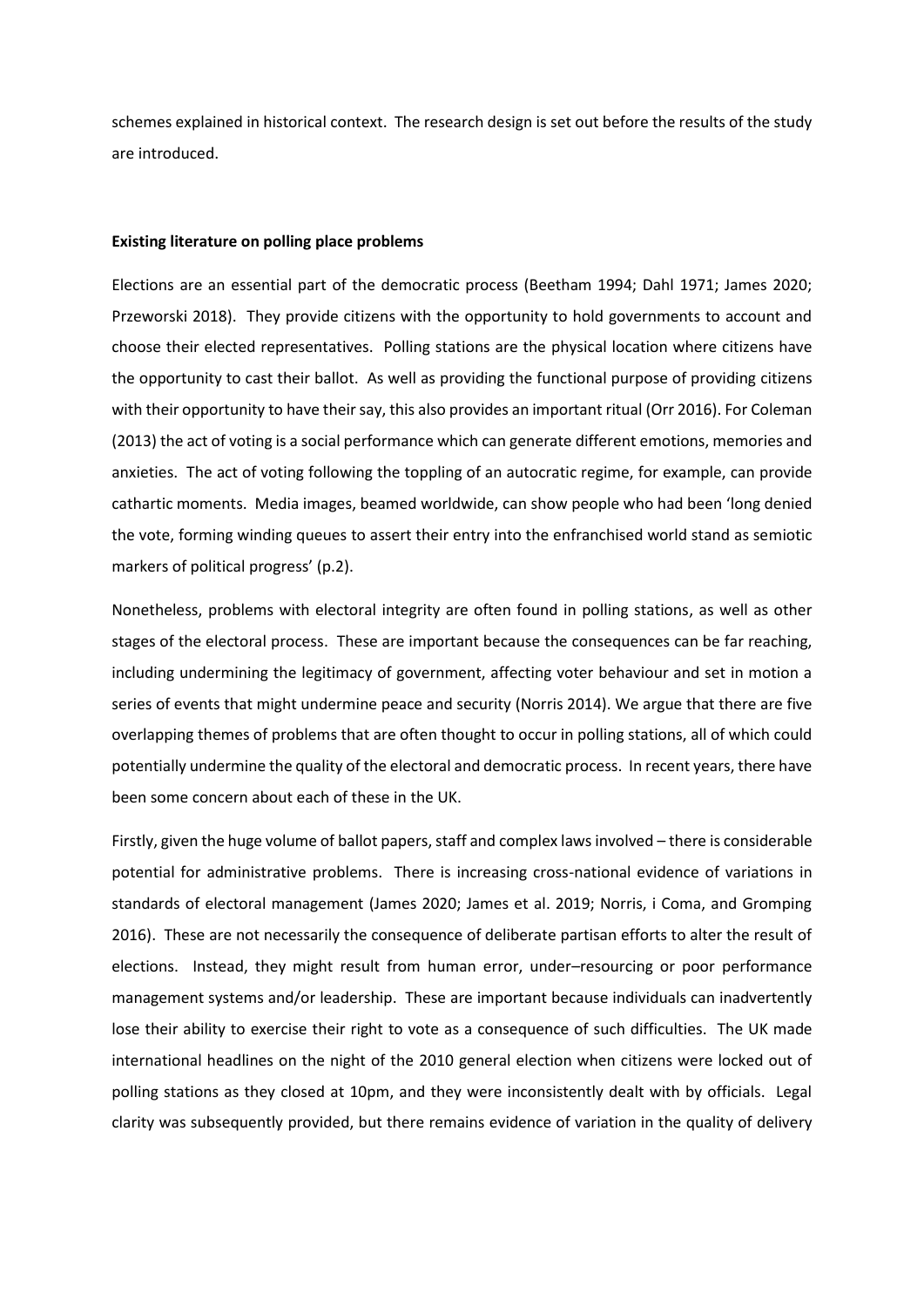(Clark 2015, 2017). James argued that the UK compared unfavourably in many respects against Canada, using a comparative framework to evaluate electoral management (James 2020).

Secondly, there might be bureaucratic hurdles to citizens casting their vote, which might ultimately determine whether they decide whether to vote – or are even able to do so. As the introduction to the special issue sets out, voters find themselves within a strategic-relational environment which might make voting more or less likely. The administrative time involved in voting can make voting more or less likely. Early voter registration deadlines, limited polling hours and long distances to polling stations are amongst the factors that have been shown to affect whether or not individuals vote (Gimpel and Schuknecht 2003; Hall 2013; James 2012; Orford et al. 2011; Pallister 2017; Wolfinger and Rosenstone 1980). The introduction of individual electoral registration into Britain caused concern that students and younger citizens might be adversely affected (James 2014a). These concerns eventually proved to be well founded with the completeness of the electoral register affected amongst younger groups (James 2020). Campaigners therefore argued strongly for voter registration reform (Bite the Ballot, James, and ClearView Research 2016) to address this.

Thirdly, there might be accessibility problems with polling stations and polling materials which makes it more difficult for citizens with disabilities to cast their vote. Such an experience might send 'the message that people with disabilities are not expected to participate in the political sphere' (Schur, Ameri, and Adya 2017, 1374). Studies have shown that individuals with disabilities are often reported to be less likely to vote and have experienced problems in polling stations (van Hees, Boeije, and de Putter 2019). Convenience voting mechanisms such as absentee voting have therefore been found to increase turnout among those with disabilities (Miller and Powell 2016). The UK Electoral Commission report on the 2015 general election found that 5 per cent of people with disabilities were dissatisfied with the voting process, by contrast with 2 per cent for those without a disability (Electoral Commission 2015, 47-8). Despite this, research on disabled voters' experience in polling stations has been relatively sparse.

Fourthly, polling stations are often highlighted as the physical spaces where parties, state agents and the public might try to exert voter intimidation (Birch 2011; Frye, Reuter, and Szakonyi 2019). Threats of physical violence are often made well in advance of the day of the election, so that the day of the election can itself be relatively free of intimidation. Nonetheless, historical studies from older democracies (Argersinger 1985) and cross-national analyses (Birch and Muchlinski 2018) reveal the persistence of intimidation and violence in and around polling stations. UK elections were historically long thought to be free from electoral malpractices of this type. An evaluation of the 2016 EU referendum, however, did find some problems with inappropriate campaigning at polling stations,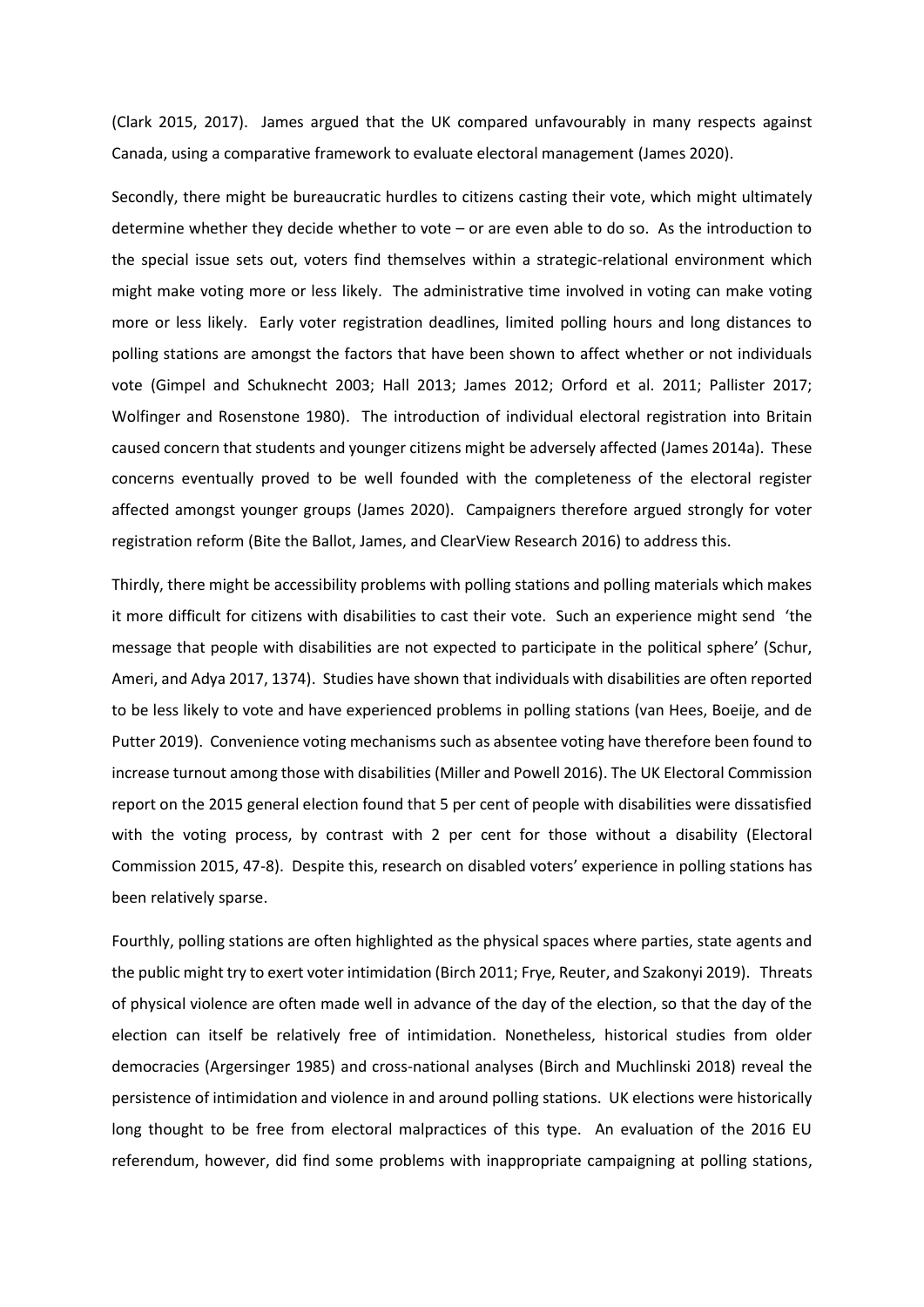such as the placement of posters close to polling stations(Clark and James 2016). Physical intimidation inside polling stations was alleged in a court case regarding elections in a London borough (Mawrey 2015).

Fifth, polling stations have been pointed to as a site where electoral fraud might be conducted. This could involve include ballot-box stuffing in favour of one party or candidate, carousel-voting or impersonation (Birch 2011; Lehoucq 2003; Lehoucq and Molina 2002; Schedler 2002). In response to this, some advocate increased security provisions, such as voter identification requirements, removing convenience voting provisions such as mail-in ballots or asking citizens or the use of election monitors (Fund 2008). Critics, however, argue that actual cases of electoral fraud in the older established democracies are fewer and further between than media coverage often implies (Minnite 2010). In the UK, Wilks-Heeg (2008) argued that provisions for postal voting provided opportunities for electoral fraud. Meanwhile, Sobolewska et al. (2015) argued that the structure of Pakistani and Bangladeshi origin communities provided opportunities for undue influence. These findings are not always found in other studies, however (Clark and James 2016).

#### **Existing literature on voter ID requirements**

Voter ID requirements have often been proposed to improve electoral integrity in polling stations, but have been one of the most contested aspects of electoral administration in the US and at the heart of fiercely political 'voting wars' (Hasen 2012; James 2012) Proponents claimed that they are necessary to reduce voter fraud (Fund 2008), while opponents claim that they amount to voter suppression and can or have had a disproportionate effect on minority voters less likely to have the required form of ID (Hajnal, Lajevardi, and Nielson 2017; Minnite 2010; Piven, Minnite, and Groarke 2009). In a review of the US literature Highton (2017) concluded that 'a small number of studies have employed suitable research designs and generally find modest, if any, turnout effects of voter identification laws.' (p.149)

Identifying the effects of voter ID requirements on participation is difficult because of a number of methodological problems (Burden 2018; Erikson and Minnite 2009; Highton 2017). As Highton noted, only a few US states initially introduced strict voter ID laws. These reforms were relatively recent and often in tandem with other simultaneous reforms. There is therefore no strict experimental method as voter ID is introduced in states with specific political contexts (Highton 2017). The relative absence of cross-national data on voting requirements has limited the study of other states. There have been important moves to introduce biometric identification in many countries – but there has been relatively little focussing on the impact on turnout (Gelb and Diofasi 2016).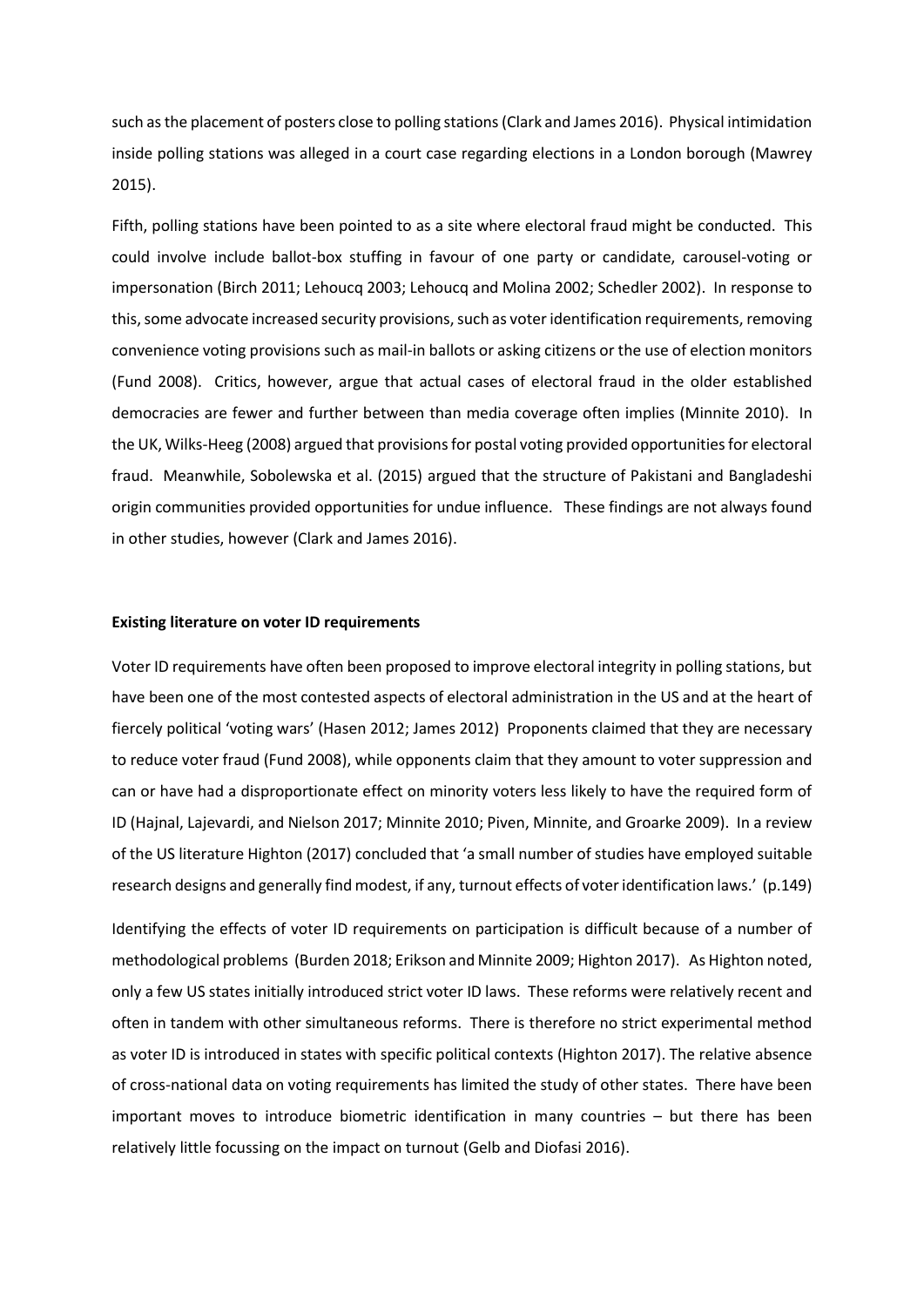One approach is to examine who has the required form of identification. Hood III and Bullock III (2008) estimated which registered voters in Georgia lacked a Department of Motor Vehicles-issued form of ID. In the UK, pressure groups such as the Electoral Reform Society criticised the voter identification scheme on the basis that 9.5 million people did not hold a passport in 2011 and 9 million did not have a driving licence in 2013/14. The reforms, they argued, would have a disproportionate effect on those without the necessary forms of ID (Electoral Reform Society 2019). This provides a useful 'worst-case scenario' but makes crude assumptions about whether those with the required form of ID will vote, and makes no allowances for the systems that electoral officials introduce for those without ID. For example, provisional ballots could be granted. Alternatively, other forms of ID could be made available on request – but it would be unclear whether/how many people would apply.

A second approach is to use surveys of citizens' experiences, but citizens may not always report their experiences accurately. One advance has been to use surveys where responses are checked against voter registration files. Hajnal, Lajevardi, and Nielson (2017) therefore used the Cooperative Congressional Election Study and concluded that strict identification laws did have a differentially negative impact on turnout. Grimmer et al. (2018), however, argued that there were data inaccuracies as there are problems in matching the data records. Atkeson et al. (2010) undertook a survey of citizens in New Mexico to identify whether Hispanic and other minority voters were more likely to have been asked for ID than others. Surveys of citizens have been used in Northern Ireland where photographic requirements were introduced in 2002. An Electoral Commission survey suggested that one percent of voters experienced problems with voter ID in the 2007 Northern Ireland Assembly election (Electoral Commission 2014, 25). This would be approximately 11,000 citizens.<sup>1</sup>

A third approach has been to use surveys of poll workers. Atkeson et al. (2010), for example, surveyed poll workers in their New Mexico to ask how frequently they asked for voter ID and why they did so. They concluded that neither the partisan or demo-graphic characteristics of the poll worker affected whether they asked for voter ID (Atkeson et al. 2010, 71). Their survey didn't, however, identify the number of people who were unable to vote because they didn't have the required form of voter identification. Poll worker surveys have not been used to identify the effects of voter ID outside of the US.

In summary, there has been some evidence of the impact voter identification requirements on turnout, especially minority populations but there remain few studies outside of the US. A variety of available methods have been established, but poll worker studies have not been used to explore the effects of voter identification in different polities.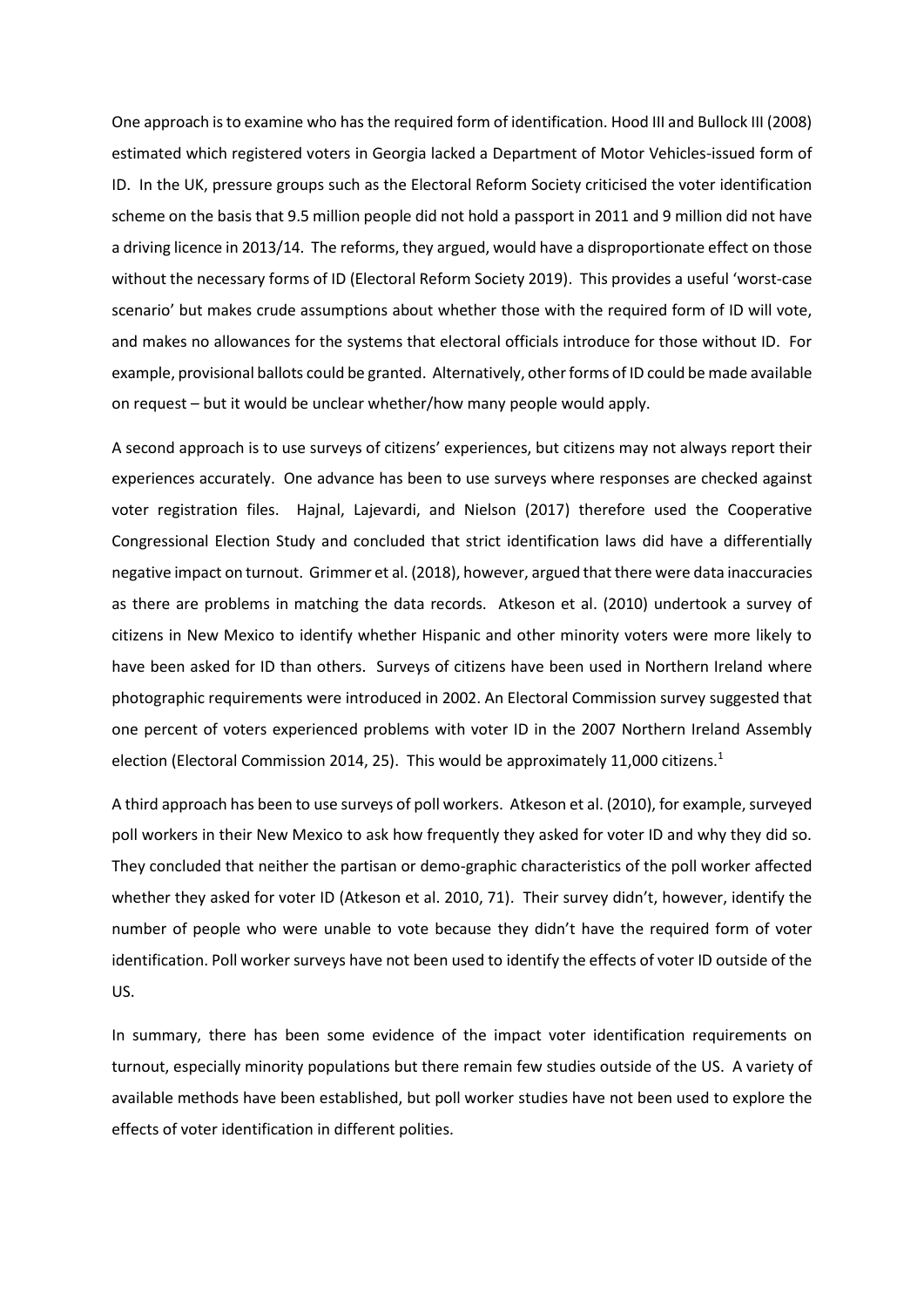#### **Inclusive electoral practices in the UK?**

This article empirically focuses on electoral integrity in English polling stations. Elections in England are run by Returning Officers who are appointed by local government units. Returning Officers are responsible for the conduct of the poll and have some discretion over the timing of the count. An Electoral Registration Officer is responsible for compiling the electoral register. Both Returning Officers and Electoral Registration Officers are local government employees but are independent of both central and local government with respect to their electoral duties. They are instead accountable to the courts system as an independent statutory officer and can be prosecuted for being in breach of their duties. Electoral Registration Officers and Returning Officers implement elections according to electoral law which is determined by Parliament in Westminster and appropriate additional secondary legislation set out by the Minister of State. Since 2000, a UK Electoral Commission has provided advice and guidance for election administration, served as the chief counting officer for referendums and has had a statutory duty to evaluate any electoral pilots undertaken by the government. In normal electoral circumstances, with the exception of referendums, the Electoral Commission has no power of direction over electoral administrators on the ground. Electoral justice is primarily dealt with by the court system. Election Courts can be convened by the High Court if a petition is raised challenging the result of an election. There are some important variations across the UK, with different arrangements in Northern Ireland and Scotland, but the focus of this study is solely on local elections in England for reasons that the methods section will explain.

The franchise for local elections is different to general elections, with EU citizens also eligible to vote. Polling stations are open for local elections between 7.00am and 10.00pm on the day of the poll, with the count usually taking place immediately afterwards. Electors need to have applied to be registered no later than 12 days before the poll. These applications are processed by local government units who maintain 381 separate local registersin Britain. Votes can also be cast by post if an application is made no later than 11 days before the poll. Proxy votes can be applied for on the basis of disability or absence on the day of the poll 11 days before the poll. Citizens can, however, also apply to cast an emergency proxy vote as late as 5pm on election day (Electoral Commission 2019). These procedures were the result of efforts by the New Labour governments to make it easier for citizens to cast their ballot (James 2011).

A different policy agenda emerged from the mid-2000s following some high-profile cases of electoral fraud. Six councillors were found guilty of postal vote fraud in Birmingham in 2004, although one successfully appealed. The case caught the headlines after the judge presiding over the election court declared that the levels of fraud would shame a 'banana republic' (Stewart 2006). The same judge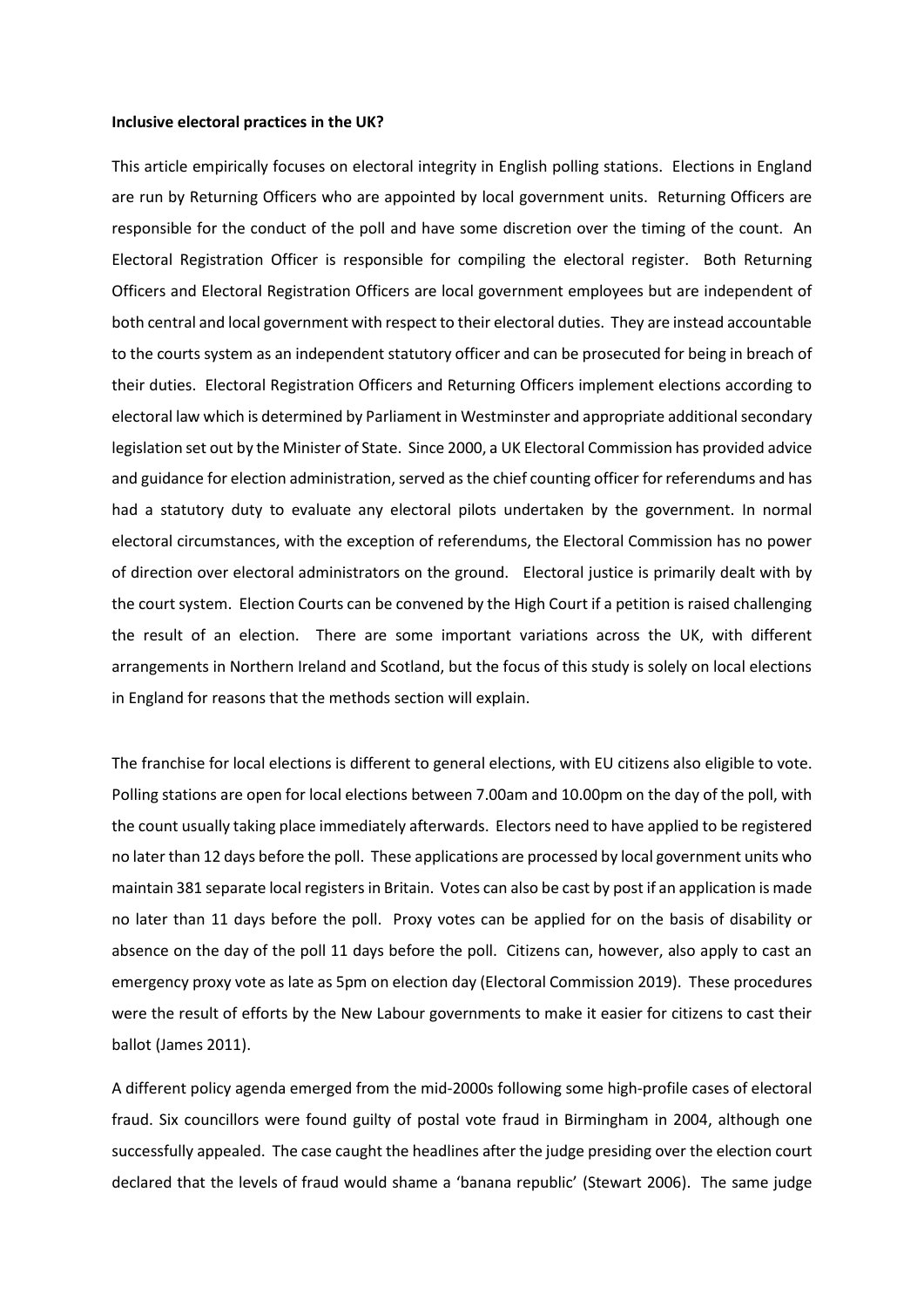also oversaw a case where a candidate for mayor of the London Borough of Tower Hamlets was found guilty of a variety of electoral offences (Mawrey 2015). The Labour governments introduced some measures to tackle vulnerabilities for fraud such as tighter provision for postal votes and initiated the move towards individual electoral registration. This momentum was sped up under the Conservative led governments from 2010. Individual electoral registration was legislated for in 2013 and the government asked former Conservative Party chair and Secretary of State for Communities & Local Government, Eric Pickles, to author a report recommending measures to reduce electoral fraud. One of his recommendations was voter identification (Pickles 2016).

A first step was the introduction of pilot voter ID schemes in the 2018 and 2019 local elections in England. Pilots were run in five authorities in 2018<sup>2</sup> ten in 2019<sup>3</sup> with different models being used in different councils (Cabinet Office 2019, 5-6; Electoral Commission 2018) as set out in Table 1. These pilots were voluntary, with participating councils effectively self-selecting in applying to participate (Cabinet Office 2018a). The vast majority of councils chose not to do so. Two councils – Watford and Woking – participated in both rounds of pilots. Critics of the 2018 pilots noted that most of the participating councils were located in the South of England, traditionally a Conservative-voting region. Indeed, four of the five pilot authorities had Conservative majorities in the 2018 local elections (Dempsey 2018).<sup>4</sup> In 2019 this regional distribution changed with four in the Midlands - Broxtowe, Derby, North Kesteven and North West Leicestershire – and two in the north – Craven and Pendle – and the remaining four in the South. The Conservative Party were the largest in all but one of the councils after the 2019 elections, being the majority in three, and the largest party in a no overall control situation in a further six (Uberoi 2019). With the exception of the London Borough of Bromley, and Swindon and Derby which are unitary councils, the remainder were all district councils. Notable by their absence were both Labour controlled councils, and large metropolitan councils where many groups argued to be potentially disadvantaged by voter ID were most likely to be resident.

The aim of the voter identification pilots was therefore to reduce opportunities for electoral fraud – notably personation. Critical voices, however, argued that the piloting of ID was unlawful (Green 2019) and in breach of human rights commitments (Stanford 2018).

[Insert Table 1 about here]

# **Research Methods**

This article aims to address the following questions:

1. What problems are reported in polling stations at English local elections?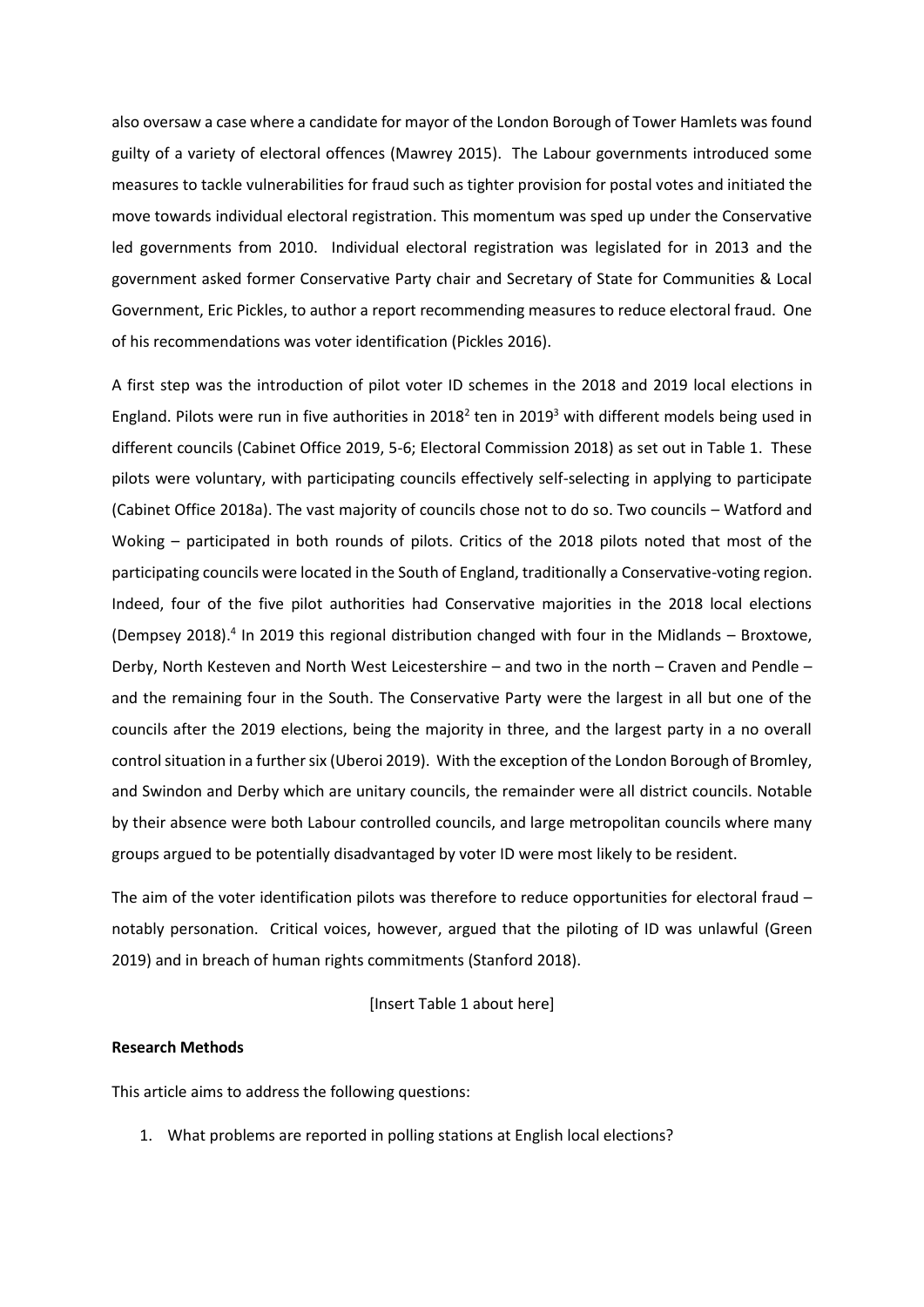2. To what extent did the introduction of voter identification requirements help or hinder these problems?

Poll worker studies have become an established method for identifying the frequency and nature of problems with electoral integrity in polling stations (Clark and James 2017). The officials who were present in polling stations on the day can be conceived as 'street level bureaucrats' (Lipsky 1980) who have intimate frontline knowledge of the mundane everyday practice of elections (Durose 2009). They therefore have a different vantage point from which we can see the electoral process than voter surveys. They are also actors who are much closer 'to the ground' than experts, whose opinions are often used to assess the frequency of other forms of electoral integrity (James 2020, 33-58; Martínez i Coma and van Ham 2015). Poll worker surveys may, however, *underestimate* the effects of voter ID on participation. Electors may decide not to travel to the polls because of the ID requirements and their actions would not feature in the experience of poll workers. Poll worker studies therefore provide a conservative estimate of the effects.

Poll worker surveys were conducted in the 2018 and 2019 English local elections based on a questionnaire design used in the 2015 general election (Clark and James 2017). The Electoral Commission has a statutory duty to undertake evaluations of electoral pilots and therefore they conducted a poll worker survey, partially based on the research design proposed by the authors, in the pilot areas. The authors approached all returning officers in remaining non-participating local authorities via email, asking them to circulate the survey to their poll workers. The surveys contained many identical questions about the frequency of problems in polling stations.

The surveys provided a greater number of responses than any previous poll worker survey undertaken in the UK. The authors' surveys generated 2,276 responses in 2018 and a further 460 in 2019. The surveys therefore provided extensive information about the frequencies of problems at polling stations. These also included qualitative responses that could be used to expand on the nature of the problems experienced at polling stations. Qualitative comments were read by the authors and then selected to illustrate examples. A formal coding system was not therefore used. The 2019 surveys saw a lower response rate because European Parliament elections followed shortly after the local elections. This meant that fewer local authorities circulated the survey due to the increased pressure. In addition, the Electoral Commission surveys generated 1,436 in 2018 and 1,803 in 2019. This provides a total of 5,973 responses. The sample was broadly representative of the population in terms of the coverage of local authorities included.<sup>5</sup>

Data collected from non-pilot areas can be compared against the pilot areas to examine what effect, if any, the different voter ID requirements had on the running of the elections. The pilots brought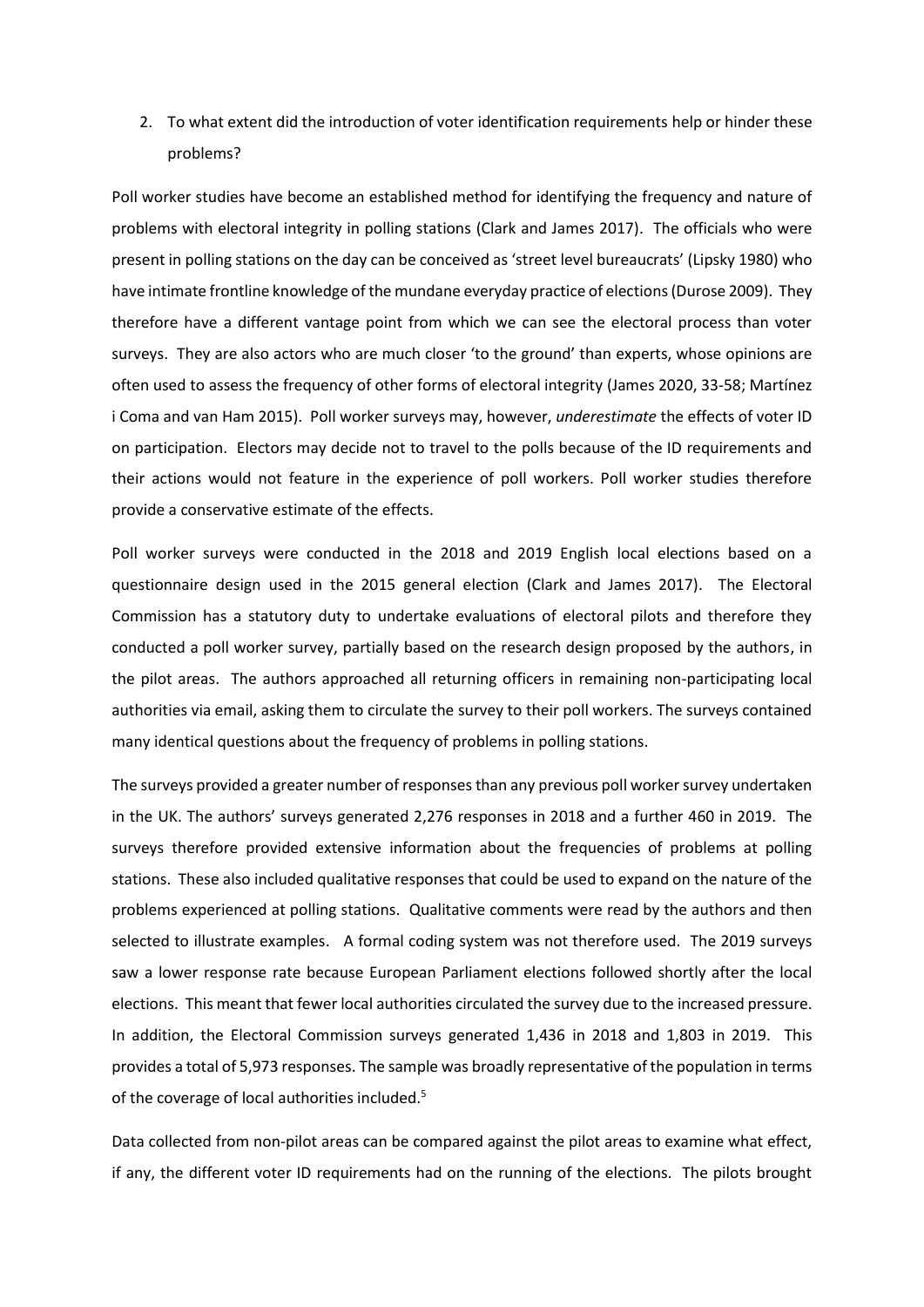considerable investment in publicity about the form of voter identification that was required in each pilot area, which might not be replicated at other events. Written evidence to the House of Commons Public Administration and Constitutional Affairs Committee suggested that around £353,000 had been spent on awareness raising in the five pilot authorities in 2018, while additional administrative costs amounted to £1,385,934.<sup>6</sup> Voter ID also featured prominently in the national media as critics such as the Electoral Reform Society and Labour Party argued that it would disenfranchise voters (Walker 2019). This may have increased awareness of the voting procedures and boosted turnout to be higher than it might otherwise have been. The effects of voter identification in a pilot situation might also be very different to a permanent reform, where voters would become used to the requirements over several elections and might therefore be more likely to bring the required identification. Nonetheless, the pilots provide an important opportunity to establish the likely effects of permanent reforms.

#### **Results: Polling Station Problems in English Local Elections**

The article now reports on the quantitative and qualitative evidence found from the surveys with respect to the five different themes of potential problems.

#### *Administrative problems*

Table 2 summarises responses about whether some possible administrative problems occurred. The general picture was very similar to earlier studies on the 2015 general election in that few problems were reported (Clark and James 2017). The polling process was described as going smoothly with few problems setting up or closing polling stations. In some cases, this was because problems were identified in advance and solutions found. In one case there were major problems with incorrectly printed electoral registers, but this was identified the day before the register was collected, for example.

This is not to say that the day was without incident. One polling station, for example, had to be evacuated as the fire alarm had developed a faulty sensor. A temporary polling station therefore had to be set up in the back of a car until the alarm was silenced and the building was confirmed as safe to enter.

Access to the buildings was sometimes problematic. One poll worker noted that:

School gates were closed and no one was there to open them so voters, disabled or not, were having to walk a long distance to get to us. Some even said they were going to turn around and go home rather than coming in. Some voters could have done this without our knowledge.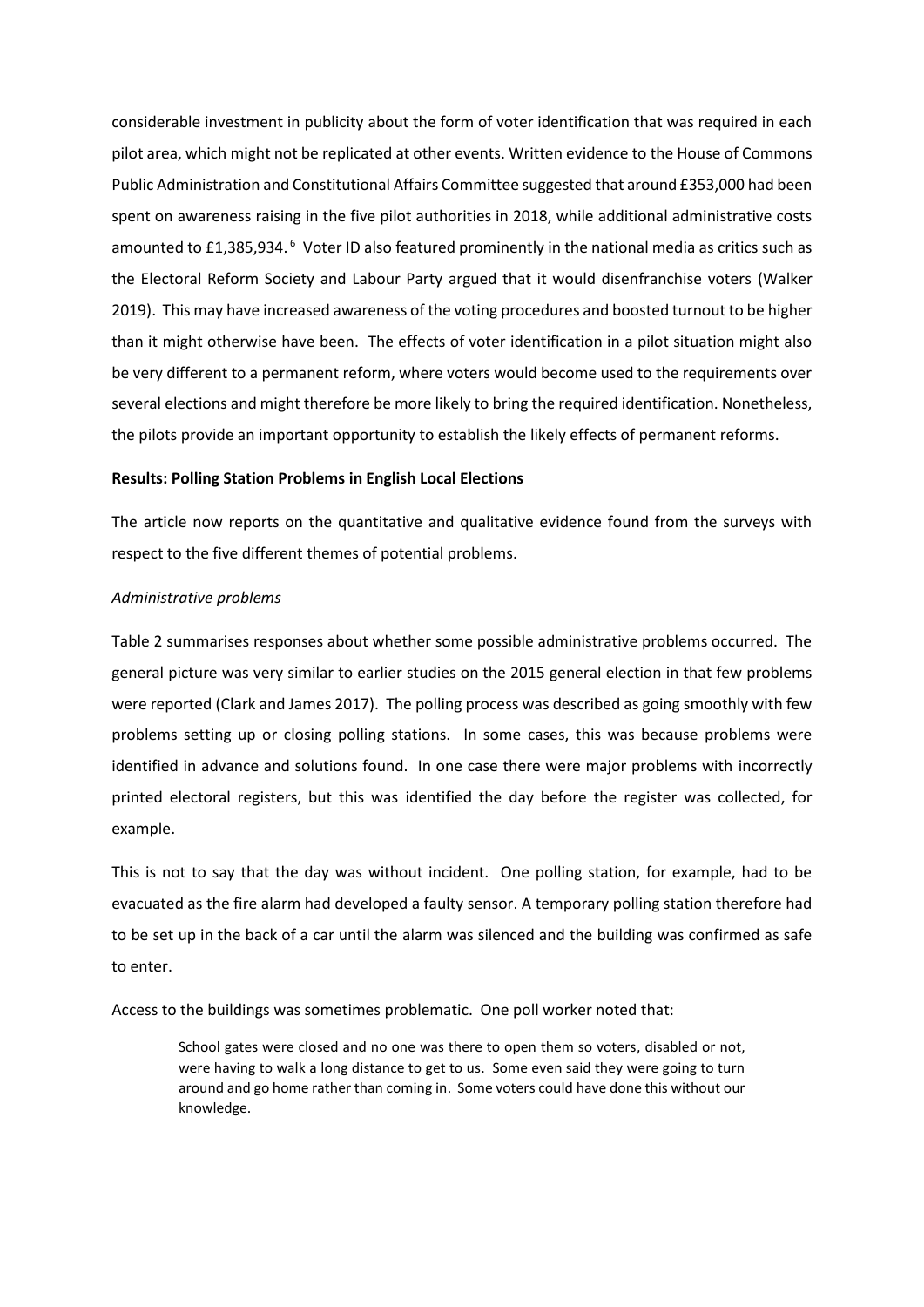In other cases, facilities were poor which meant that working conditions for poll workers were cramped. Buildings would sometimes also be used for several purposes on the day which might have undermined the quality of service. In one instance 'a wake was being held in the same building and it got a bit heated.'

## [Insert Table 2 about here]

Poll workers generally described themselves as working well together. 'My team worked very well together and it was a fantastic day/experience,' said one. The 'feeling of camaraderie' was praised one poll worker pointed out that their presiding officer 'was friendly and taught me a lot of extras'. But relations were not always harmonious. This potentially led to the quality of service to the voter being undermined:

'One of the workers is quite rude and insensitive and regularly upsets voters…. Although I've mentioned it nobody seems concerned. I often have to diffuse situations and have decided I am going to ask to work at another station next time as I find it embarrassing and hard work.'

One issue that has been thought to have made running elections more difficult has been the complexity of electoral law. Earlier research found that this was a problem which could lead to errors in the electoral process and drain resources (James 2014b) and the Law Commission subsequently published recommendations to consolidate electoral law (Law Commissions 2016). The non-pilot surveys asked about whether the law was too complex to understand quickly and easily. Although no problems were directly linked to this, there was a significant proportion of 15.9 per cent of responding poll workers who found electoral law difficult to understand and follow quickly, while a further 31.5 per cent were neutral, neither agreeing nor disagreeing.

# *Bureaucratic hurdles*

One form of bureaucratic hurdle that voters might experience is a queue or long wait time (King, this issue). Table 2 illustrates that these were relatively rare. Polling stations may have been put under less pressure than they would be at a general election because of lower turnout (although more staff might have been employed at a general election). Where they did occur, logistical problems were often the cause. One poll worker explained that:

'it took time to get a second ballot box hence holding the queue because we had to ensure the ballot papers are pushed right inside into the box.'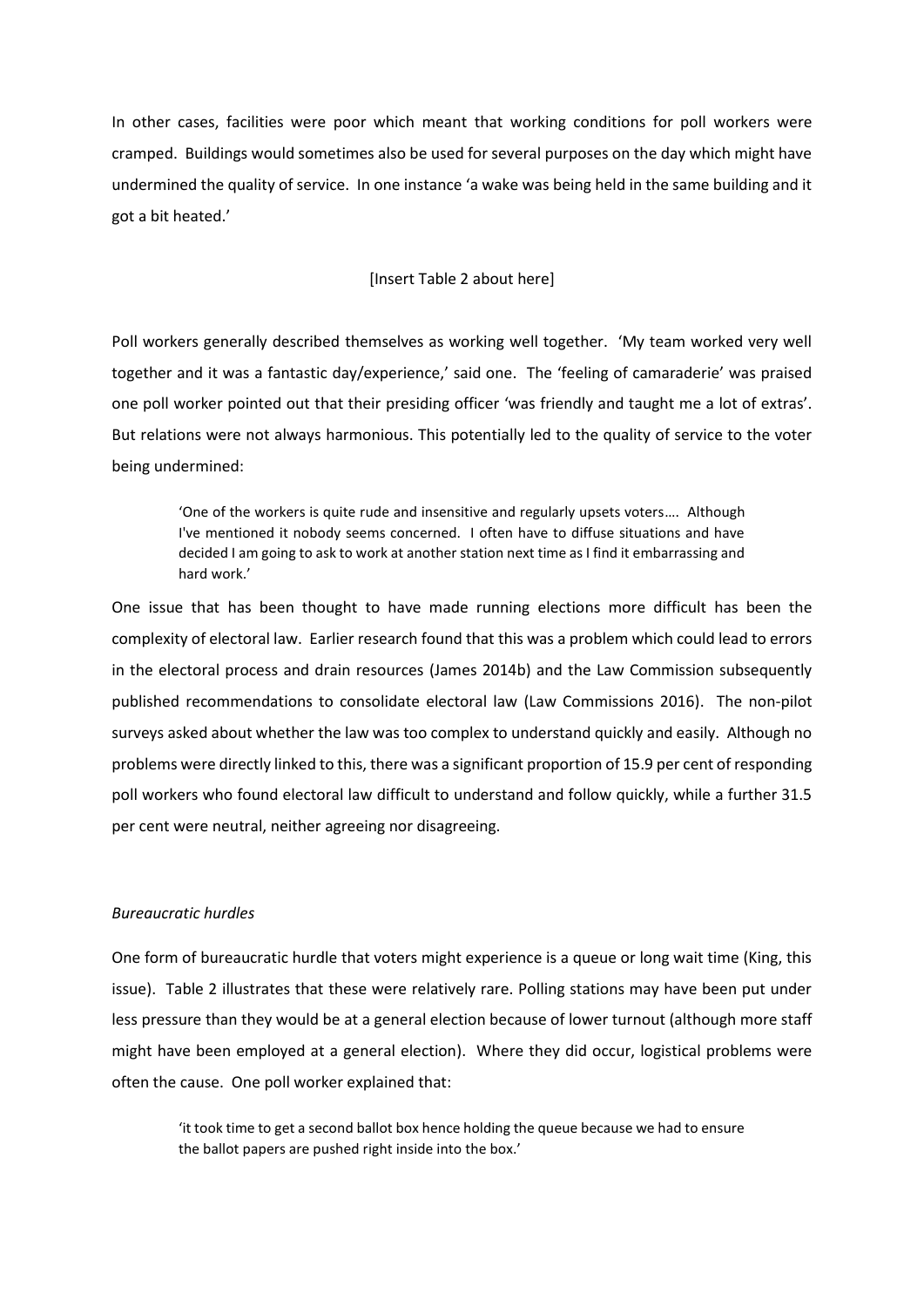There were also some isolated case of citizens 'who turned up after the polls were closed, around 10:05, and insisted to vote', but were presumably refused since the law only permits those already in a queue to vote to cast their ballot after the 10pm close of poll. A positive correlation was found between queues and population density. Queues were more likely in higher density urban areas.<sup>7</sup>

## [Insert Table 3 here]

Poll workers were asked whether they experienced people asking to vote who were not on the register (see Table 3). In a legal sense, poll workers correctly turn prospective voters away in these circumstances. However, this is a bureaucratic hurdle for citizens because in some polities they could vote without prior voter registration at any polling station (James, 2019). This was one of the more frequent problems with roughly half of polling stations reporting a problem with at least one voter. Pearson's correlations also showed that it was more likely to be reported in urban areas ( $\beta$ = .226, p< 0.01). $8$  Electoral Commission data for 2018 suggest that around 1400 voters were affected in those local elections.<sup>9</sup> Poll workers cited various examples this. For instance:

'Someone had moved recently from one area of [location given] to another, he assumed because he pays his council tax on new house his election rights automatically moved over at the same time, which stopped him from voting'.

'Disruptive voter unhappy at not being on electoral roll.'

'Good turn out from younger people but I was surprised at how many didn't realise you need to be registered to vote.'

Qualitative comments suggested that the problem was also that they had attended the wrong polling station, perhaps because the location had changed. As one poll worker explained:

'People complained they couldn't find the polling station after a small change of location despite a letter telling them it changed, being notified on their poll card and many fluorescent signs outside. We were probably only about 200 yards away.'

Others had no election to vote in:

'We explained that there was no poll where they live and thanked them for making the efforts to try and vote'.<sup>10</sup>

It was noticeable that problems, though significant because they involved voters being turned away from the polls, were less frequently reported than they were at the 2015 general election where a similar survey was run and 69 per cent reported at least one problem (Clark and James 2017), at the 2016 Brexit referendum where there were some angry citizens unable to vote (Clark and James 2016) or at the 2019 European elections a few weeks after the 2019 local elections described here (James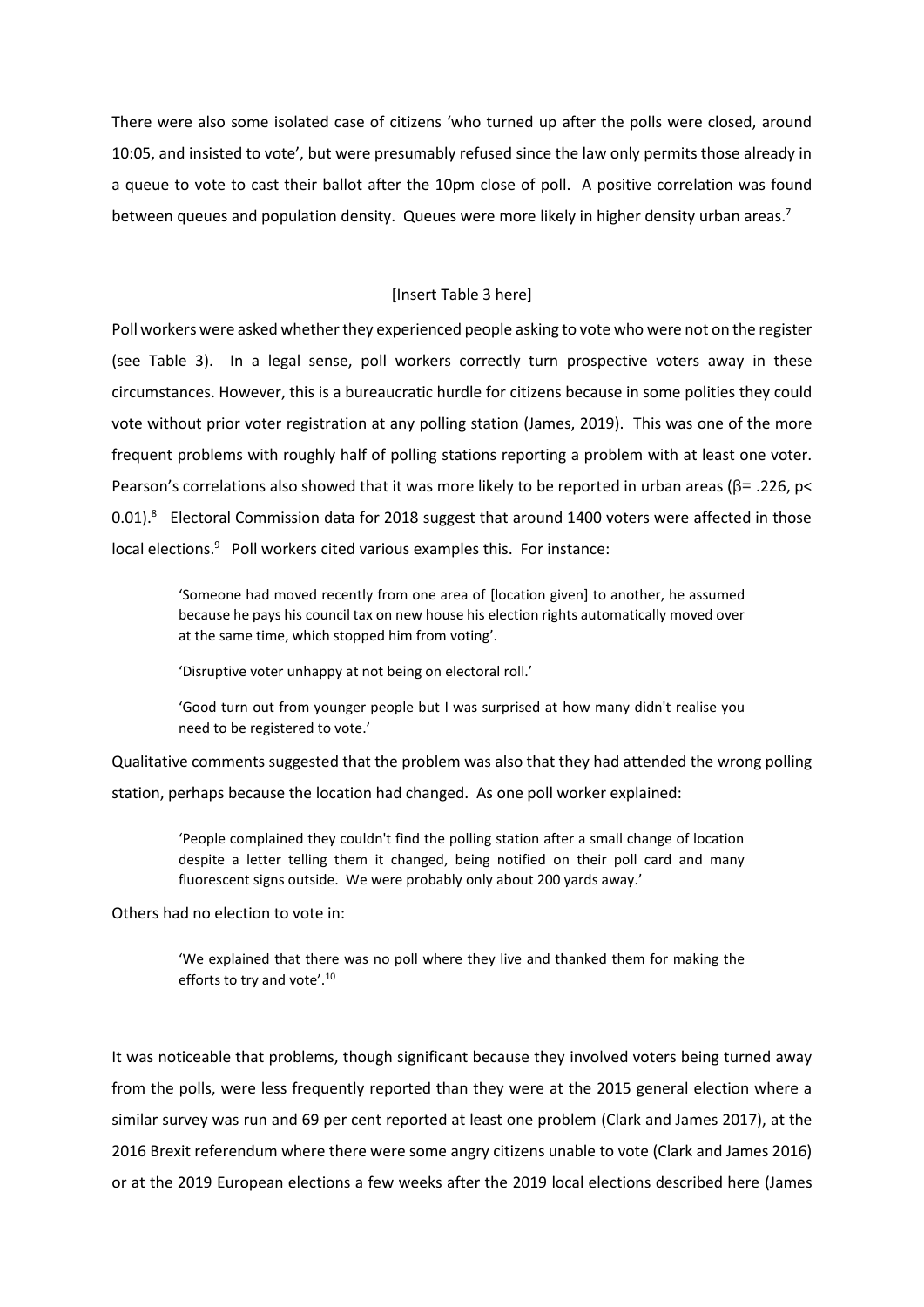2019). One explanation for the difference against a general election might be that voters in local elections are more aware of their registration status because they are better informed and more motivated about politics at all levels. $11$  It might also be that the move to individual electoral registration between 2014-5 had created confusion at previous electoral events, and this confusion had subsided over time.

# *Accessibility*

The surveys asked whether disabled voters experienced any problems with access to the polling stations and completing ballot papers. Table 4 illustrates that some problems with accessibility were experienced, especially for wheelchair users. Problems were more likely to be found in the London Boroughs (β= .135, p< 0.01). Poll workers gave many examples, including:

'Difficult access due to scaffolding outside building slightly obstructing the entrance especially for buggies and wheelchairs'

'Venue had steep and uneven step which made access difficult'

'We did not have any disabled voters in the polling station but this could have been because there was no availability of disabled parking directly outside the entrance to the station.'

'exiting the station… they were not able to turn their mobility scooter until we moved tables to make a larger space.'

In some cases, this seemed to mean that the usual processes that ensured ballot security such as the provision of private booths appeared to be compromised:

'No wheelchair access, as the presiding officer I took ballot papers to people in wheelchairs to complete.'

'Disabled person… had a sight problem and I assisted in marking their paper and completing associated form.

Some problems were responded to the problem with aids provided for the purpose:

Two people struggled to read the papers, but this was quickly handled with the provided magnifying glass and aids

In each of these cases however, the poll worker was simply complying with the recommendations and procedures contained in their training, although these procedures have been criticized by sight-loss charities.<sup>12</sup>

[Insert Table 4 here]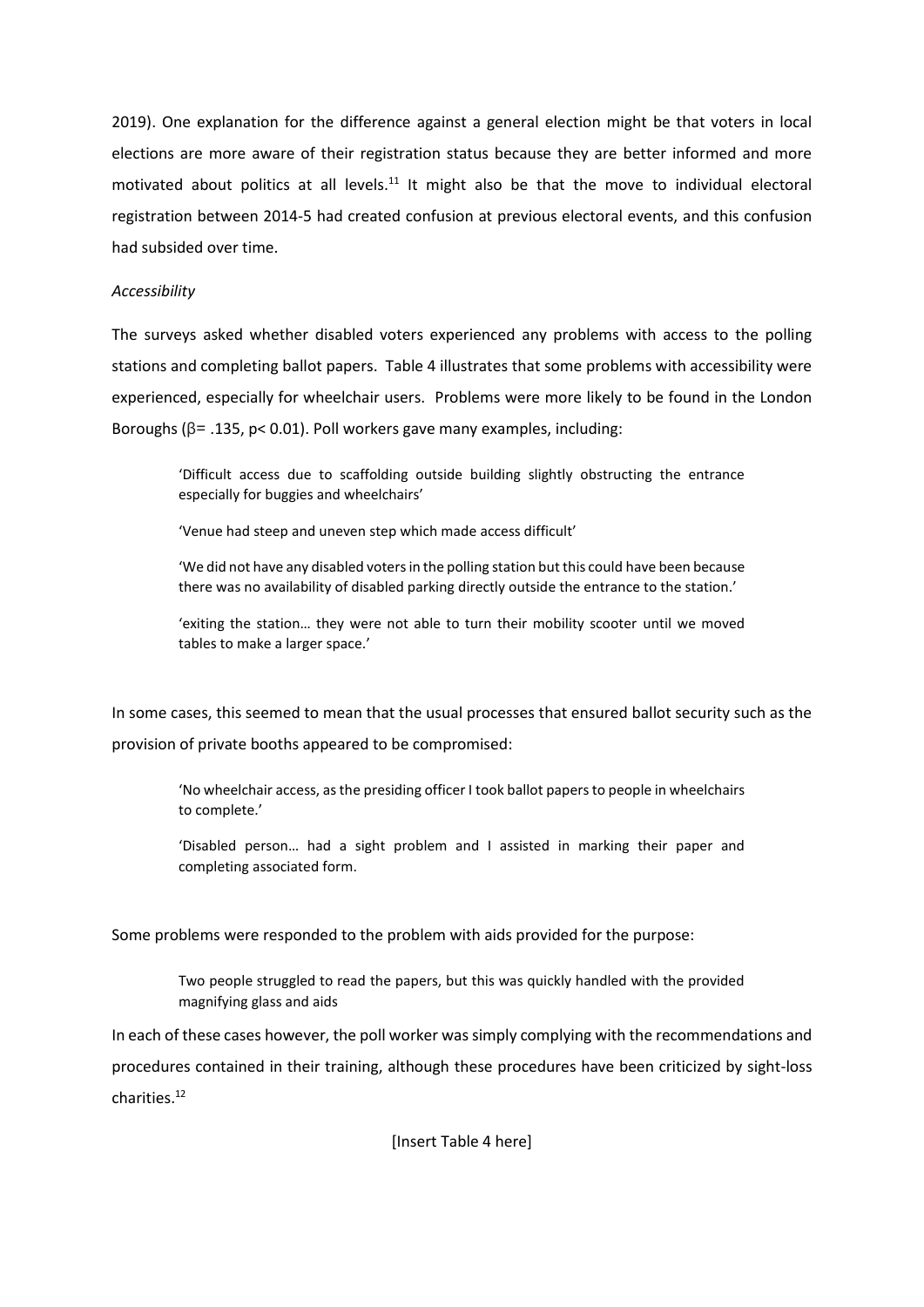Language also posed a problem in some areas:

'Dealing with voters where their first language is not English. A list of general questions and answers in a selection of languages relevant to the area. In my locality Slovak, Lithuanian, Russian, Polish etc'

This meant that poll workers were unable to communicate the process to voter in some instances, but also raises questions about those voters' awareness of the parties and candidates.

#### *Voter intimidation and ballot secrecy*

Table 5 suggests that problems with voter intimidation are rare with the vast majority reporting no problems. Isolated cases were described in the qualitative comments, including one case in a London borough where: 'A person seemed to exercise undue influence on another voter.' Other cases were gender (rather than ethnicity) based:

'[M]en try to tell their partners how to vote.'

'Men telling women who were standing in polling booths how to vote, and in loud voices.'

'Some ladies handing their ballot paper to a man so we had to intervene. They then tried to go in the booth together, again intervened. I am not sure some of the ladies knew who to vote for and were relying on'

Some forms of intimidation came through the party agents, whose behaviour was sometimes described as inappropriate. Examples cited in the qualitative comments were mostly about the behaviour of tellers, or party workers, who were sometimes reported as off-putting to voters:

'Voters felt they were obliged to give information to the tellers outside the station due to the words used by the tellers'

Even if they were not necessarily doing anything legally wrong, some citizens were concerned about their presence:

'One voter vociferously complained about the teller's presence. The tellers were acting reasonably simply asking for the numbers'

Tellers were also sometimes inexperienced, 'didn't know what they were meant to do and expected polling station staff to advise them.' Other forms of inappropriate activity cited by poll workers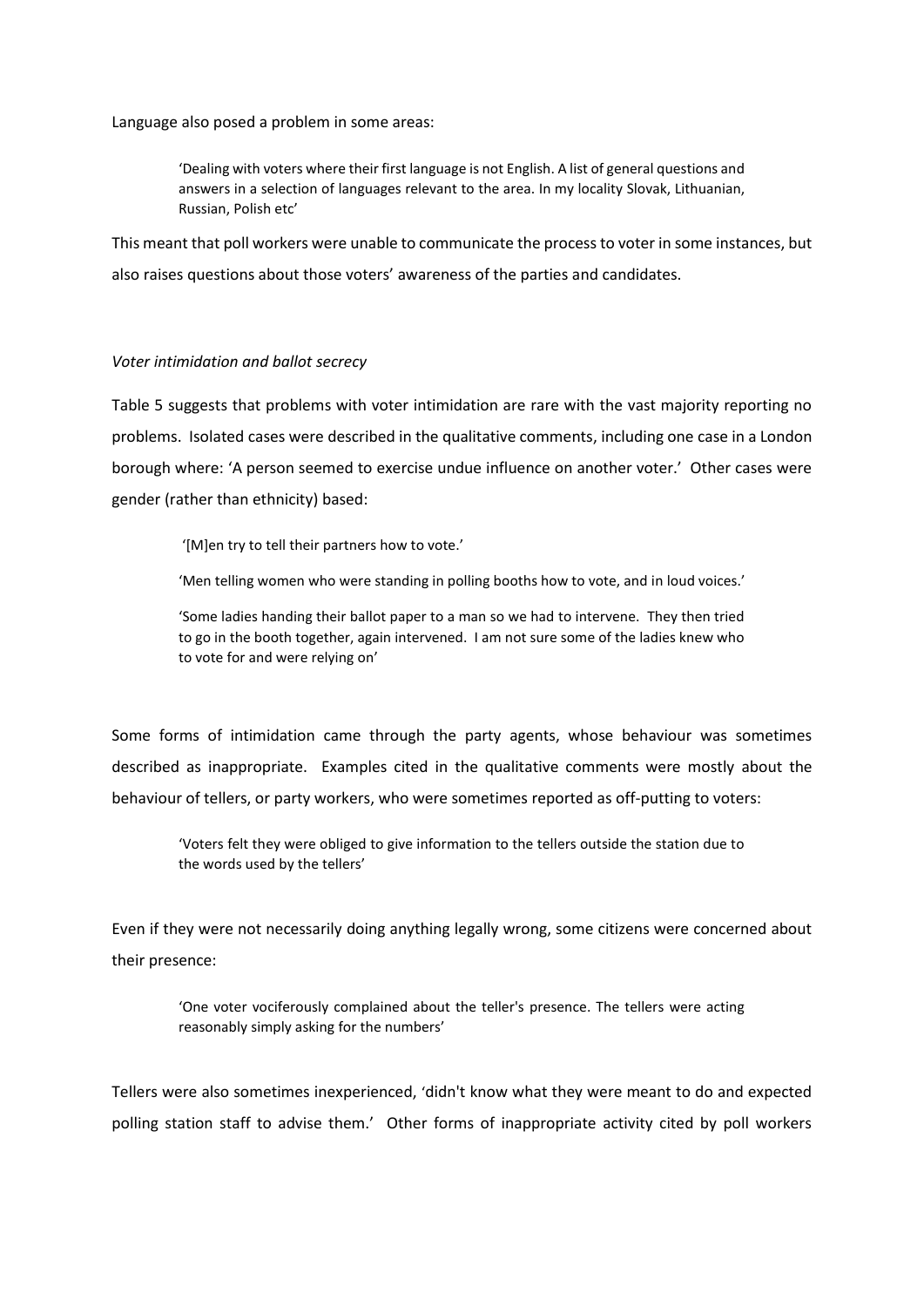included the candidate entering the polling station and the display of party flags in cars parked close to polling stations.

Poll workers were also asked whether they experienced problems with ballot secrecy. The vast majority 'agreed' or 'strongly agreed' that there were no problems maintaining the secrecy of the ballot in polling stations – but 7.0 per cent 'disagreed' or 'strongly disagreed.' Ballot secrecy was undermined for a number of reasons. One reason was related to disability and accessibility. Another was poor equipment and location:

'The polling booths have no curtains across them so it is difficult to stop family members looking at each other's ballot papers and consulting on who to vote for or checking who the other(s) have voted for.'

Conversely, some electors questioned whether their ballot secrecy would be guaranteed:

'when they realised their elector number was being written on the "Corresponding Number List".

[Insert Table 5 here]

# *Impersonation and fraud*

Respondents were asked whether they were suspicious that any electoral fraud had taken place and whether they had confidence in the stated identity of the elector that they were presenting ballot papers to. Combining the data from the pilot and non-pilot areas, Table 6 shows that electoral fraud in polling stations was thought to be very rare. Suspicions about the identity of the elector were also very rare.

# [Insert Table 6 here]

Qualitative comments revealed that the problems posed by the public in polling stations were much more varied. These included taking photos:

'An individual attempted to take a photo however was advised to take this outside of the polling station, the individual complied with the instruction.'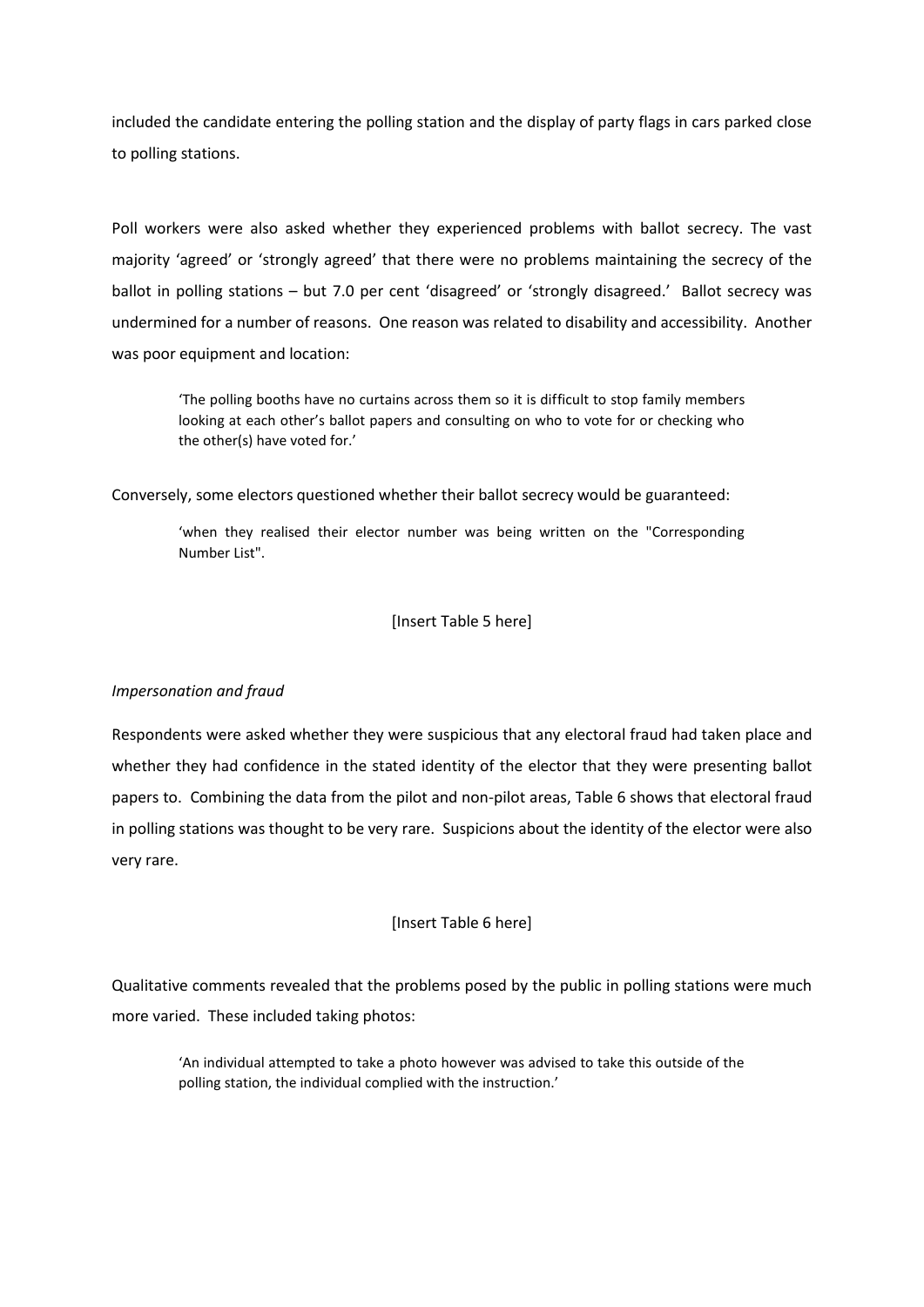Questions were asked by the public about why pencils and not pens were provided. This was a problem reported in 2016, where some campaigners claimed that electoral officials would rub-off votes marked in pencil (Clark and James 2016). One respondent claimed that:

'at least 3 people challenged why we used pencils and we offered them pens and tried to explain it was just because pencils don't run out and that we could not access their ballot paper after they put it in the box anyway'

Voters could also be challenging in other ways, such as being intoxicated:

'A drunk male arrived around lunch time, he did have his poll card and was entitled to vote at my polling station, quickly realising that he was drunk he was ushered through the process, this was because he was shouting out that there were only three parties and no Green Party. He was given time to vote and left without incident.'

Or in another experience:

A man with mental health issues who wouldn't stop talking after he voted. He wanted to know our blood group; star sign; domestic arrangements; etc. But at least he came to vote.

In short, impersonation was not a problem and poll workers experienced a greater variety of other challenges.

An earlier claim has been that Pakistani- and Bangladeshi-origin communities in England share a wide range of vulnerabilities, which may make them susceptible to becoming victims of electoral fraud (Sobolewska et al. 2015). This research has been used to claim that electoral fraud is therefore more likely to occur within these communities 'clan-based voting that has entered this country from Pakistan and Bangladesh' (Golds 2015). Table 7 provides bivariate correlations in the first column of the relationship between different problems in polling stations and the percentage of the combined Pakistani and Bangladeshi community (measured by ethnicity from Table KS201UK of the 2011 census). Partial correlations are shown in the second column controlling for population density. Correlations are low in all cases and usually not significant after population density has been controlled for. There is therefore little statistical or qualitative evidence based on these surveys to suggest that problems with fraud is higher in these communities than any others.

[Insert Table 7 about here]

# **The Impact of Voter Identification Requirements**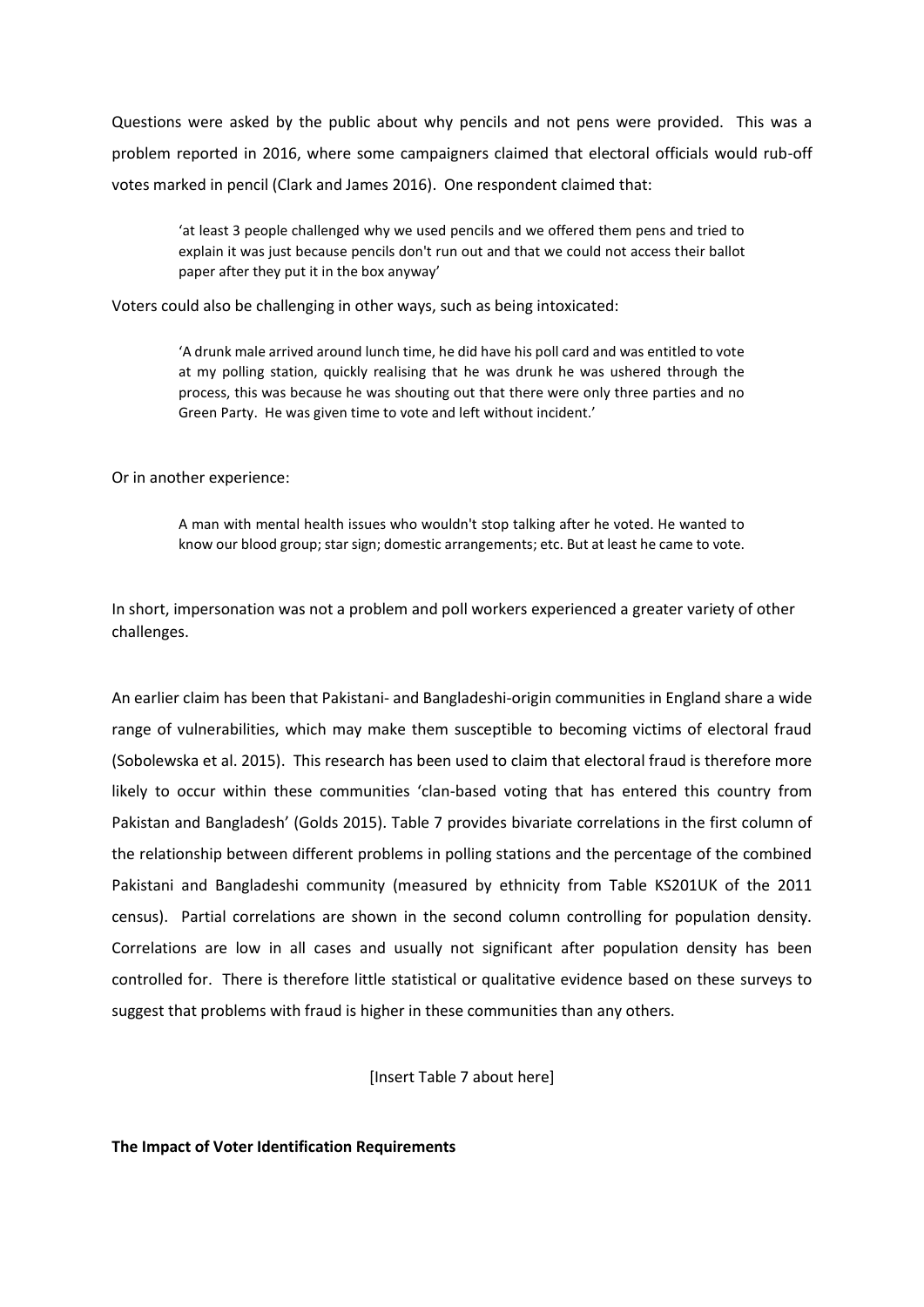Did the piloting of voter identification have any effect on the running of the poll? There was virtually no difference between the pilot and non-pilot areas in terms of whether electoral fraud was suspected. We might imply from this that the scheme had no effect – but a difference was probably never likely given that suspected fraud was so infrequent in the first place. Interestingly, a *higher* proportion of respondents in the pilot areas reported encountering electors whose identity they were unsure of. In the pilot areas 7.2 per cent of poll workers encountered electors whose identity they were suspicious about. In the non-pilot areas, the figure was 4.7 per cent. An ANOVA crosstab table Chi-square tests were run to see whether this different was statistically significant. It was significant at the p<.001 level. Voter ID requirements therefore seemed to make poll workers slightly *less* confident. When ID was requested, more stringent forms such as photographic ID generated more confidence (Table 8).

## [Insert Table 8 here]

In the pilot areas poll workers were also directly asked about the impact of the pilots as part of the survey organised by the Electoral Commission. Approximately two-thirds of poll workers (65.3 per cent) agreed that the ID requirements made voting more secure. But a third (31.3 per cent) neither agreed or disagreed and this was the modal response for the photo ID pilots.

Was this a new bureaucratic hurdle which led to some citizens not voting? This was a heavily contested question in the aftermath of the pilots. In 2018, estimates established by different methods ranged from 340 to 4,000, a figure later suggested to have been considerably overestimated (Dempsey, 2018). In 2019, between 7-800 were estimated to not have returned to vote in the ten pilot councils after having been turned away for not having ID (Dempsey 2018; Uberoi 2019). Table 9 illustrates that over half of poll workers reported turning away at least one voter for not having the required form of identification in the Electoral Commission data. A small proportion of 1.3 per cent of poll workers turned more than 10 voters away. This was a more frequently experienced problem than citizens being turned away because of incomplete electoral registers discussed above and does therefore represent a considerable bureaucratic hurdle. Meanwhile, a quarter of poll workers experienced a voter who was able to provide voter identification but refused to comply. This suggests that voter ID might be a burden for logistical convenience reasons – but also a barrier on philosophical and ethical reasons for voters. While some are able to provide ID, they might decide not to present it in protest.

[Insert Tables 9 and 10 about here]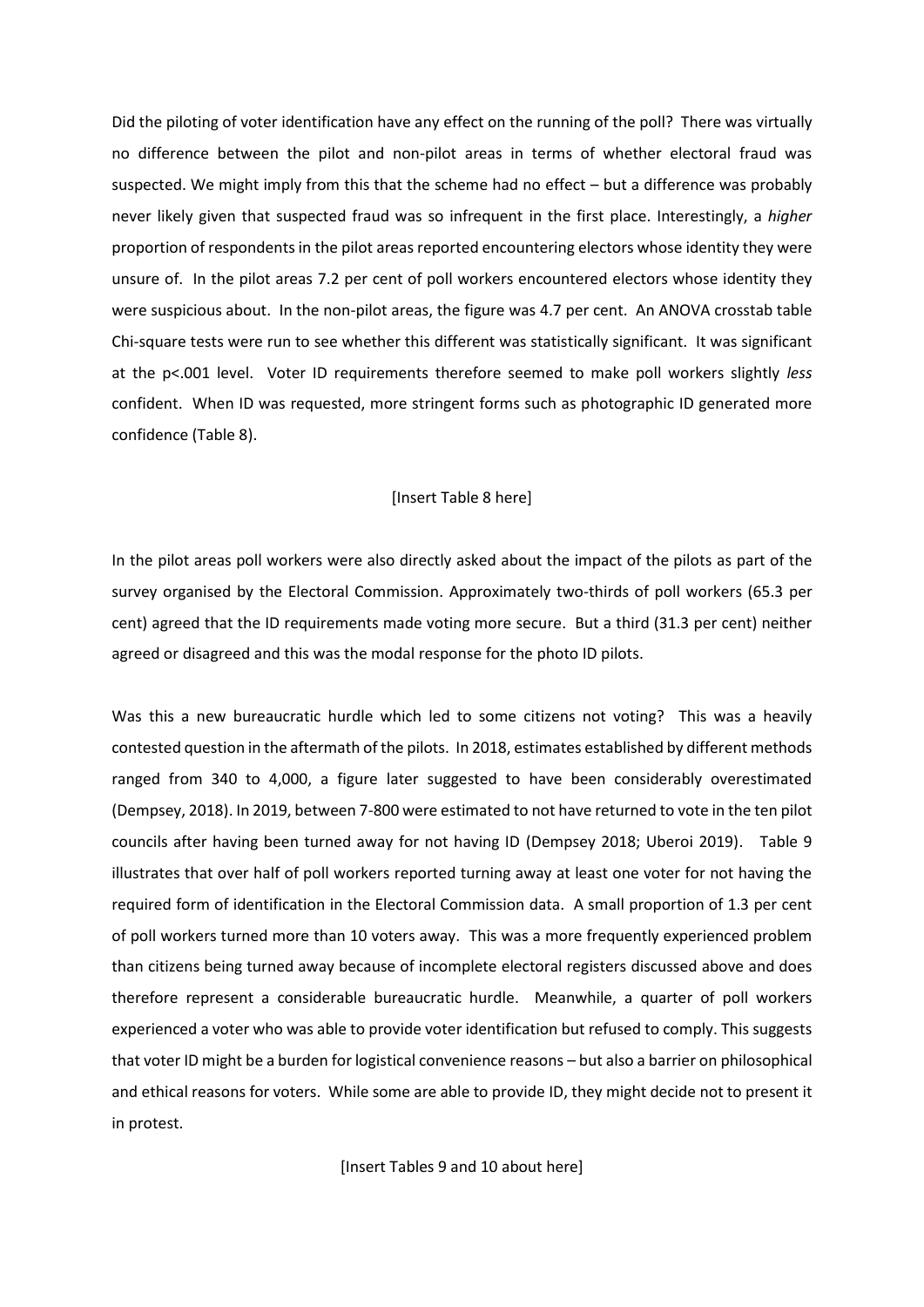Comments from the non-pilot areas provided mixed views about whether they wished to have voter ID implemented more broadly. Some were openly resistant and thought that some groups would be adversely affected:

'Although I enjoy working as a poll worker I would be much less willing to work if compulsory identity checks were introduced.'

'Some identification would be a good idea, but disenfranchisement of vulnerable people will be inevitable if the currently experiment is extended: there are many people in the community without photo id (e.g. driving licence or passport). Furtherance of identification at the poll can only take place if a national identity card is issued if we are to see a true democratic process still.'

'In my experience the new voter id rules seek to solve a problem which simply doesn't exist….in my experience voting at the polling station is remarkable for the trust paid to the electorate and that they repay it by vanishingly low levels of fraud. The delight of many voters in being able to vote without id or a polling card is palpable and I cannot see the need to put up any further barriers.

#### In contrast, some others argued that:

I think that an identification process should be introduced as part of the voting. Some form of ID should be required to prove that the voter is who they say they are as I feel that this part of the process is open to fraud. Lots of voters who come into the Polling Station do question this with us and there is no answer that we can give them. I just feel that asking for a name and their address is not sufficient and photo ID of some sort is needed.

# **Conclusions**

Polling stations play a pivotal role in the democratic process, but are often the site where claims of electoral malpractices are made, in both older and transitional democracies. This article has made an important contribution in rectifying some of these claims by providing the most extensive available data on the frequency and nature of problems at contemporary English polling stations. It has done so through a rich description using a mix of qualitative and quantitative data. The experiences of poll workers on the ground, conceptualised as street-level bureaucrats, provide a deep insight how elections function in practice.

Elections were found to be broadly well run, with fewer problems than are experienced at general elections. There are, however, persistent problems with people failing to register and therefore being eligible to vote in any given election, polling station accessibility requirements and inappropriate behaviour from party agents/candidates. Attempted impersonation was exceptionally rare. This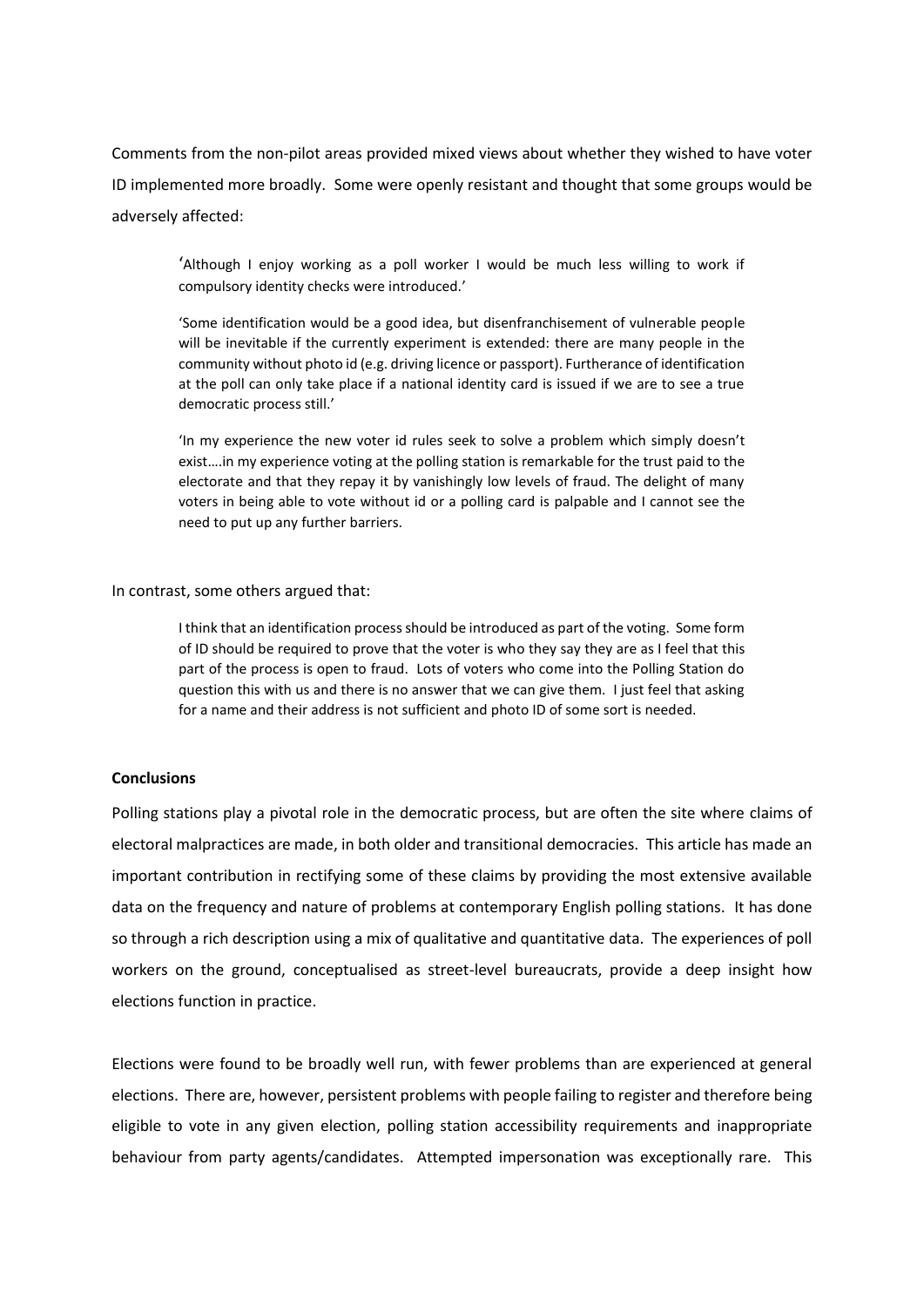reinforces findings from earlier studies (Clark and James 2016, 2017), but with a much larger dataset than was previously used. The data provides no evidence to suggest that electoral fraud is more prevalent in Pakistani and Bangladeshi communities counter to existing research and public debate (Sobolewska et al. 2015).

The article provides additional evidence that identification requirements can lead some voters not to vote, as the evidence was that some voters were unable to present the necessary form of ID on the day. The frequency of this problem was more common than those turned away for registration reasons. Moreover, some voters did not vote present voter ID out of ideological reasons. This presents an important new link between voter identification requirements and turnout which has not been discussed in the literature to date. Importantly, the introduction of voter identification in polling stations reduced the confidence of poll workers that the citizens asking to vote were who they said they were.

There are therefore important lessons for academic research, but also policy. Recent UK government focus on targeting electoral fraud, often with a focus on Pakistani and Bangladeshi communities, seems to be misjudged, and out of line with the most prevalent problems in polling stations. Voter ID does not seem to be a necessary reform and may affect other aspects of the electoral process. Reforms are instead needed to improve the completeness of the electoral register and improve accessibility for disabled citizens to make elections more inclusive.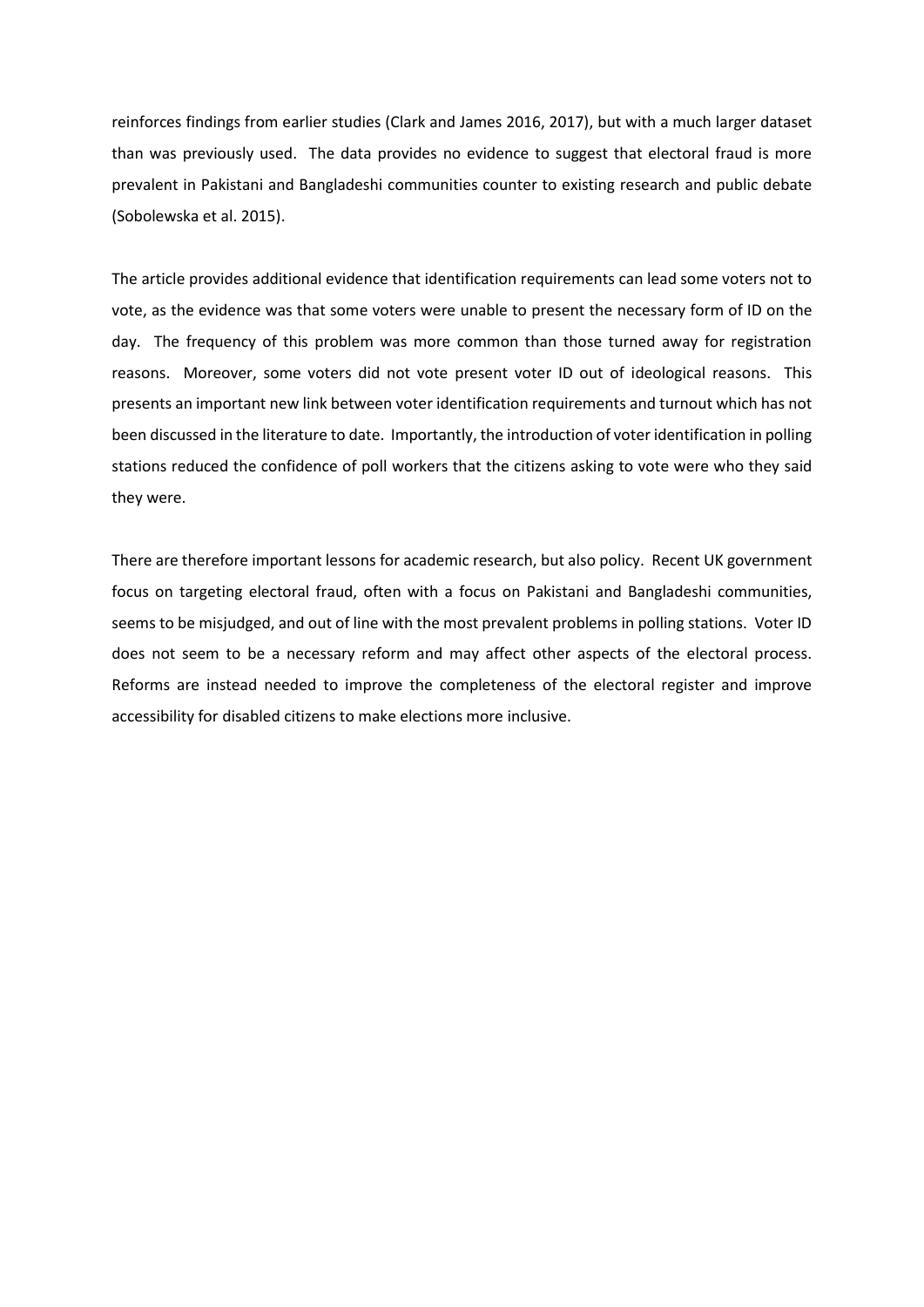# Bibliography

- Argersinger, Peter H. 1985. "New Perspectives on Election Fraud in the Gilded Age." *Political Science Quarterly,* 100, (4), p. 669-87.
- Atkeson, Lonna Rae, Lisa Ann Bryant, Thad E. Hall, Kyle Saunders, and Michael Alvarez. 2010. "A new barrier to participation: Heterogeneous application of voter identification policies." *Electoral Studies,* 29, (1), p. 66-73.
- Beetham, David. 1994. "Key Principles and Indicies for a Democratic Audit." In *Defining Democracy*, edited by David Beetham. London: Sage.
- Birch, Sarah. 2011. *Electoral Malpractice*. Oxford: Oxford University Press.
- Birch, Sarah, and David Muchlinski. 2018. "Electoral Violence: patterns and trends." In *Electoral Integrity and Political Regimes: Actors, Strategies and Consequences*, edited by Holly Ann Garnett and Margarita Zavadskaya, 100-12. Abingdon and New York: Routledge.
- Bite the Ballot, Toby S. James, and ClearView Research. 2016. *Getting the Missing Millions Back on the Electoral Register: A vision for voter registration reform in the UK*. London: All Parliamentary Party Group on Democratic Participation.
- Burden, Barry C. 2018. "Disagreement over ID Requirements and Minority Voter Turnout." *The Journal of Politics,* 80, (3), p. 1060-3.
- Cabinet Office, 2019. 2019. *Voter ID Pilots 2019: Pre-Pilot Equality Considerations*. London: Cabinet Office.
- Cabinet Office. 2018a. *Electoral Integrity Pilots Prospectus 2018*. London: Cabinet Office.
- ———. 2018b. *Public Adminstration and Constitutional Affairs Committee Voter ID and Electoral Intimidation*. London: Cabinet Office.
- Clark, Alistair. 2015. "Public Administration and the Integrity of the Electoral Process in British Elections." *Public Administration,* 93, (1), p. 86-102.
- ———. 2017. "Identifying the determinants of electoral integrity and administration in advanced democracies: the case of Britain." *European Political Science Review,* 9, (03), p. 471-92.
- Clark, Alistair, and Toby S. James. 2016. *An Evaluation of Electoral Administration at the EU Referendum*. London: Electoral Commission.
- ———. 2017. "Poll Workers." In *Election Watchdogs*, edited by Pippa Norris and Alessandro Nai. New York: Oxford University Press.
- Clark, Alistair, and Timothy Krebs. 2012. "Elections and Policy Responsiveness." In *Oxford Handbook of Urban Politics*, edited by Karen Mossenberger, Susan E. Clarke and Peter John. Oxford: Oxford University Press.
- Coleman, Stephen. 2013. *How voters feel*: Cambridge University Press.
- Dahl, R. 1971. *Polyarchy: Participation and Opposition*. New Haven: Yale University Press.
- Dempsey, Noel. 2018. *Local Elections 2018*. London: House of Commons Library.
- Durose, Catherine. 2009. "Front-line workers and local knowledge: Neighbourhood stories in contemporary UK local governance." *Public Administration,* 87, (1), p. 35-49.
- Electoral Commission. 2014. *Electoral fraud in the UK: Final report and recommendations*. London: Electoral Commission.
- ———. 2015. *The May 2015 UK elections: Report on the administration of the 7 May 2015 elections*. London: Electoral Commission.
- ———. 2018. May 2018 voter identification pilot schemes. Electoral Commission.
- ———. 2019. "Timetable for local elections in England: 2 May 2019." p.
- Electoral Reform Society. 2019. Voter ID: Undermining your Right to Vote[. https://www.electoral](https://www.electoral-reform.org.uk/campaigns/upgrading-our-democracy/voter-id/)[reform.org.uk/campaigns/upgrading-our-democracy/voter-id/.](https://www.electoral-reform.org.uk/campaigns/upgrading-our-democracy/voter-id/)
- Erikson, Robert S, and Lorraine C Minnite. 2009. "Modeling problems in the voter identification voter turnout debate." *Election Law Journal,* 8, (2), p. 85-101.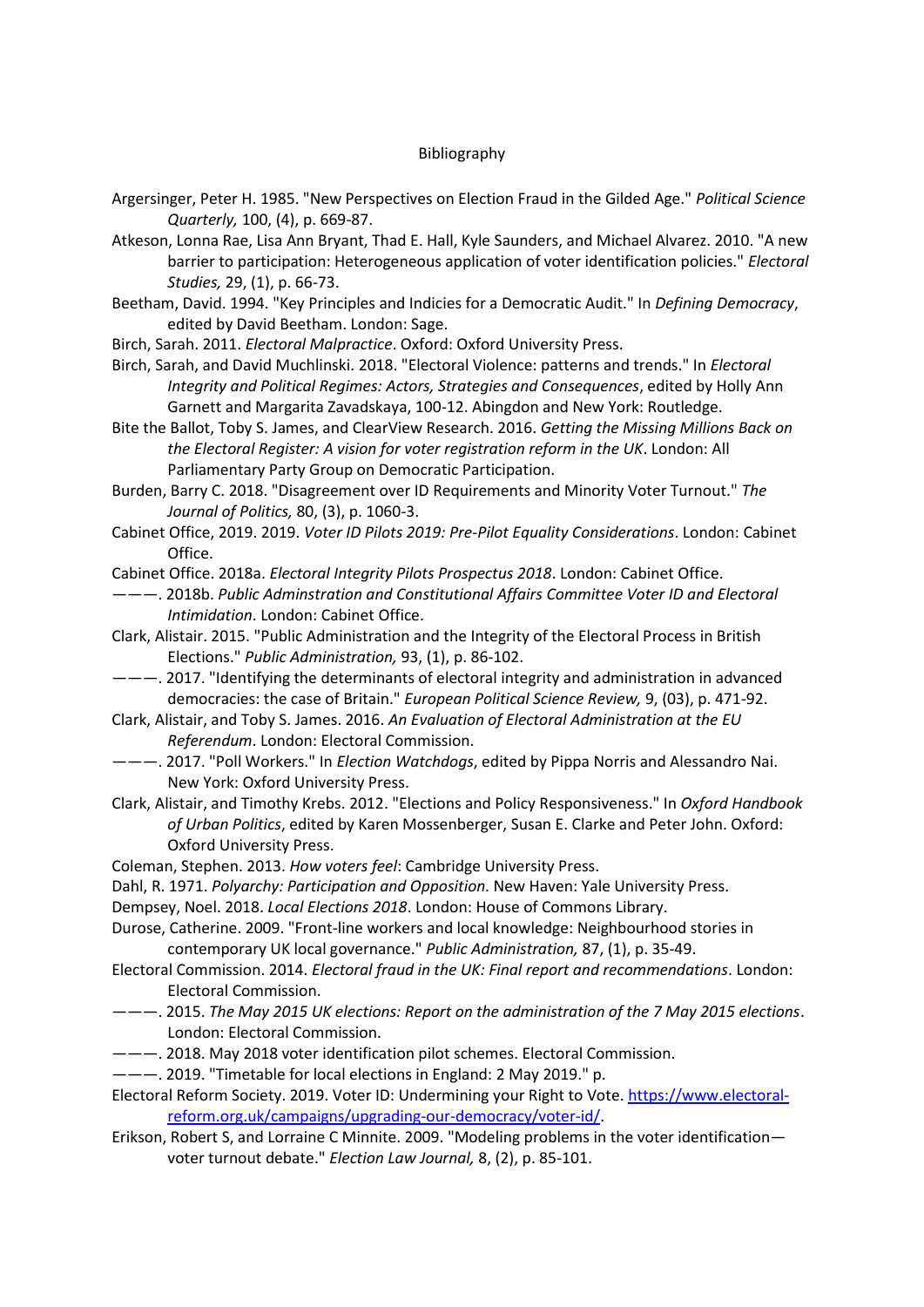- Frye, Timothy, Ora John Reuter, and David Szakonyi. 2019. "Hitting them with carrots: Voter intimidation and vote buying in Russia." *British Journal of Political Science,* 49, (3), p. 857-81.
- Fund, John. 2008. *Stealing Elections: How voter fraud threatens our democracy*. Encounter Books: New York and London.
- Gelb, Alan, and Anna Diofasi. 2016. "Biometric Elections in Poor Countries: Wasteful or a Worthwhile Investment?"*.* p.
- Gimpel, J. G., and J. E. Schuknecht. 2003. "Political participation and the accessibility of the ballot box." *Political Geography,* 22, (5), p. 471-88.
- Golds, Peter. 2015. 'An urgently needed plan of action to stop electoral fraud'. *Conservative Home*. [https://www.conservativehome.com/platform/2015/05/peter-golds-an-urgently-needed](https://www.conservativehome.com/platform/2015/05/peter-golds-an-urgently-needed-plan-of-action-to-stop-electoral-fraud.html)[plan-of-action-to-stop-electoral-fraud.html.](https://www.conservativehome.com/platform/2015/05/peter-golds-an-urgently-needed-plan-of-action-to-stop-electoral-fraud.html)
- Green, Heather Dawn. 2019. "The voter ID pilots: an unlawful electoral experiment." *Public Law,* 2019, p. 242-50.
- Grimmer, Justin, Eitan Hersh, Marc Meredith, Jonathan Mummolo, and Clayton Nall. 2018. "Obstacles to Estimating Voter ID Laws' Effect on Turnout." *The Journal of Politics,* 80, (3), p. 1045-51.
- Hajnal, Zoltan, Nazita Lajevardi, and Lindsay Nielson. 2017. "Voter identification laws and the suppression of minority votes." *The Journal of Politics,* 79, (2), p. 363-79.
- Hall, Thad E. 2013. "US Voter Registration Reform." *Electoral Studies,* 32, (4), p. 589-96.
- Hasen, Richard L. 2012. *The voting wars: From Florida 2000 to the next election meltdown*. Grand Rapids, MI: Yale University Press.
- Highton, Benjamin. 2017. "Voter Identification Laws and Turnout in the United States." *Annual Review of Political Science,* 20, (1), p. 149-67.
- Hood III, MV, and Charles S Bullock III. 2008. "Worth a thousand words? an analysis of Georgia's voter identification statute." *American Politics Research,* 36, (4), p. 555-79.
- James, T. S. 2014a. "The Spill-Over and Displacement Effects of Implementing Election Administration Reforms: Introducing Individual Electoral Registration in Britain." *Parliamentary Affairs*, p. 281.
- James, Toby S. 2011. "Fewer 'costs,' more votes? UK Innovations in Electoral Administration 2000- 2007 and their effect on voter turnout." *Election Law Journal,* 10, (1), p. 37-52.
- ———. 2012. *Elite Statecraft and Election Administration: Bending the Rules of the Game*. Basingstoke: Palgrave Macmillan.
- ———. 2014b. "Electoral Management in Britain." In *Advancing Electoral Integrity*, edited by Pippa Norris, Richard Frank and Ferran Matinez I Coma, 135-64. New York: Oxford University Press.
- ———. 2019. "#DeniedMyVote why many EU citizens were unable to vote in the European Parliament elections." *Democratic Audit*, 30th May 2019. [http://www.democraticaudit.com/2019/05/30/deniedmyvote-why-many-eu-citizens-were](http://www.democraticaudit.com/2019/05/30/deniedmyvote-why-many-eu-citizens-were-unable-to-vote-in-the-european-parliament-elections/)[unable-to-vote-in-the-european-parliament-elections/.](http://www.democraticaudit.com/2019/05/30/deniedmyvote-why-many-eu-citizens-were-unable-to-vote-in-the-european-parliament-elections/)
- ———. 2020. *Comparative Electoral Management: Performance, Networks and Instruments*. London and New York: Routledge.
- James, Toby S., Holly Ann Garnett, Leontine Loeber, and Carolien van Ham. 2019. "Electoral Management and Organizational Determinants of Electoral Integrity." *International Political Science Review,* 40, (3), p. 295-312.
- Law Commissions. 2016. *Electoral Law: An Interim Report*. London: Law Commissions.
- Lehoucq, F.E. 2003. "Electoral Fraud: Causes, Types and Consequences." *Annual Review of Political Science,* 6, p. 233-56.
- Lehoucq, F.E., and I. Molina. 2002. *Stuffing the ballot box*. Cambridge and New York: Cambridge University Press.
- Lipsky, Michael. 1980. *Street Level Bureaucracy*. New York: Russell Sage Foundation.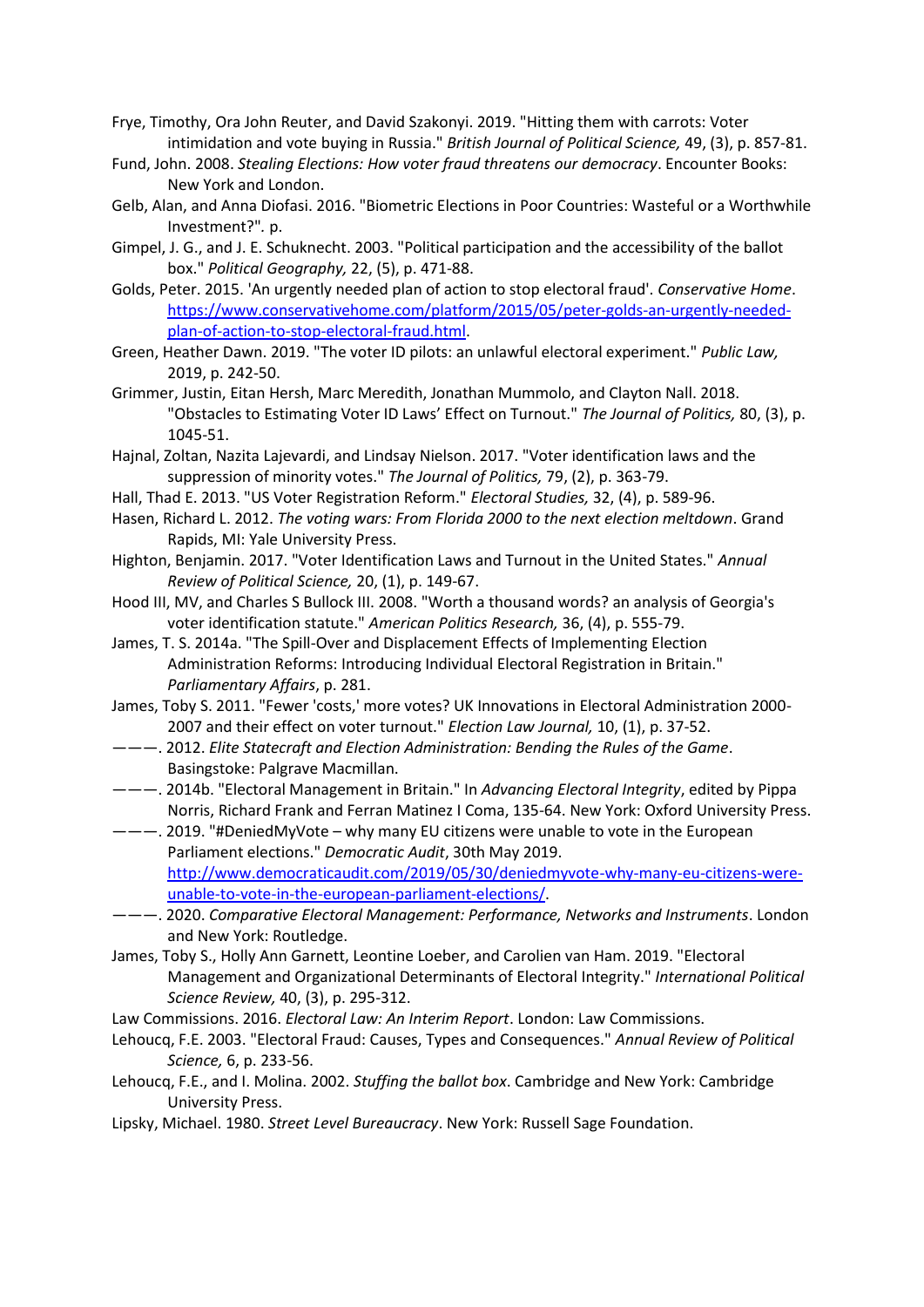Martínez i Coma, Ferran, and Carolien van Ham. 2015. "Can experts judge elections? Testing the validity of expert judgments for measuring election integrity." *European Journal of Political Research,* 54, (2), p. 305-25.

- Mawrey, Richard. 2015. "Andrew Erlam v. Mohammed Luther Rahman." In *M/350/14*, edited by High Court of Justice.
- Miller, Peter, and Sierra Powell. 2016. "Overcoming Voting Obstacles:The Use of Convenience Voting by Voters With Disabilities." *American Politics Research,* 44, (1), p. 28-55.
- Minnite, Lorraine C. 2010. *The Myth of Voter Fraud*. Cornell University Press: Ithaca, New York.
- Norris, Pippa. 2014. *Why Electoral Integrity Matters*. New York: Cambridge University Press.
- Norris, Pippa, Ferran Martinez i Coma, and Max Gromping. 2016. *The Year in Elections, 2015*. Sydney and Harvard Universities: Electoral Integrity Project.
- Northern Ireland Assembly. 2007. *Research Paper 01/07: Northern Ireland Assembly 2007*.
- Orford, S., C. Rallings, M. Thrasher, and G. Borisyuk. 2011. "Changes in the probability of voter turnout when resiting polling stations: a case study in Brent, UK." *Environment and Planning C: Government and Policy,* 29, (1), p. 149-69.
- Orr, Graeme. 2016. *Ritual and rhythm in electoral systems: A comparative legal account*. Abingdon and New York: Routledge.
- Pallister, Kevin. 2017. *Election Administration and the Politics of Voter Access*: Routledge.
- Pickles, Eric. 2016. *Securing the ballot: Report of Sir Eric Pickles' review into electoral fraud*. London.
- Piven, Frances Fox, L. Minnite, and M. Groarke. 2009. *Keeping Down the Black Vote*. London and New York: The New Press.
- Przeworski, Adam. 2018. *Why bother with elections?* : John Wiley & Sons.
- Schedler, Andreas. 2002. "The menu of manipulation." *Journal of Democracy,* 13, (2), p. 36-50.
- Schur, Lisa, Mason Ameri, and Meera Adya. 2017. "Disability, voter turnout, and polling place accessibility." *Social Science Quarterly,* 98, (5), p. 1374-90.
- Sobolewska, Maria, Stuart Wilks-Heeg, Eleanor Hill, and Magna Borkowska. 2015. *Understanding electoral fraud vulnerability in Pakistani and Bangladeshi origin communities in England. A view of local political activists*. Manchester and Liverpool: Centre on Dynamics of Ethnicity.
- Stanford, Ben. 2018. "Compulsory Voter Identification, Disenfranchisement and Human Rights: Electoral Reform in Great Britain." *European Human Rights Law Review,* 23, (1), p.
- Stewart, John. 2006. "A Banana Republic? The Investigation into Electoral Fraud by the Birmingham Election Court." *Parliamentary Affairs,* 59, (4), p. 654-67.
- Uberoi, Elise. 2019. *Local Elections 2019*. London: House of Commons Library.
- van Hees, Suzanne G. M., Hennie R. Boeije, and Iris de Putter. 2019. "Voting barriers and solutions: the experiences of people with disabilities during the Dutch national election in 2017." *Disability & Society,* 34, (5), p. 819-36.
- Walker, Peter. 2019. "Voter ID trial at local elections is a waste of time, say campaigners." *Guardian*, 30 April 2019[. https://www.theguardian.com/politics/2019/apr/30/voter-id-trial-local](https://www.theguardian.com/politics/2019/apr/30/voter-id-trial-local-elections)[elections.](https://www.theguardian.com/politics/2019/apr/30/voter-id-trial-local-elections)
- Wilks-Heeg, Stuart. 2008. *Purity of Elections in the UK: Causes for Concern*. York: Joseph Rowntree Trust.
- Wolfinger, Raymond E., and Steven J. Rosenstone. 1980. *Who Votes?* New Haven, CT: Yale University Press.

<sup>2</sup> Bromley, Gosport, Watford, Swindon and Woking.

 $\overline{a}$ 

<sup>&</sup>lt;sup>1</sup> The electorate was 1,107,904 (Northern Ireland Assembly 2007, 5). One percent of this figure is 11,090.

<sup>&</sup>lt;sup>3</sup> Braintree, Broxtowe, Craven, Derby, Mid-Sussex, North Kesteven, North-West Leicestershire, Pendle, Watford, and Woking councils took part.

<sup>4</sup> The exception was Watford with a 72% seat share for the Liberal Democrats, a share the party maintained in 2019.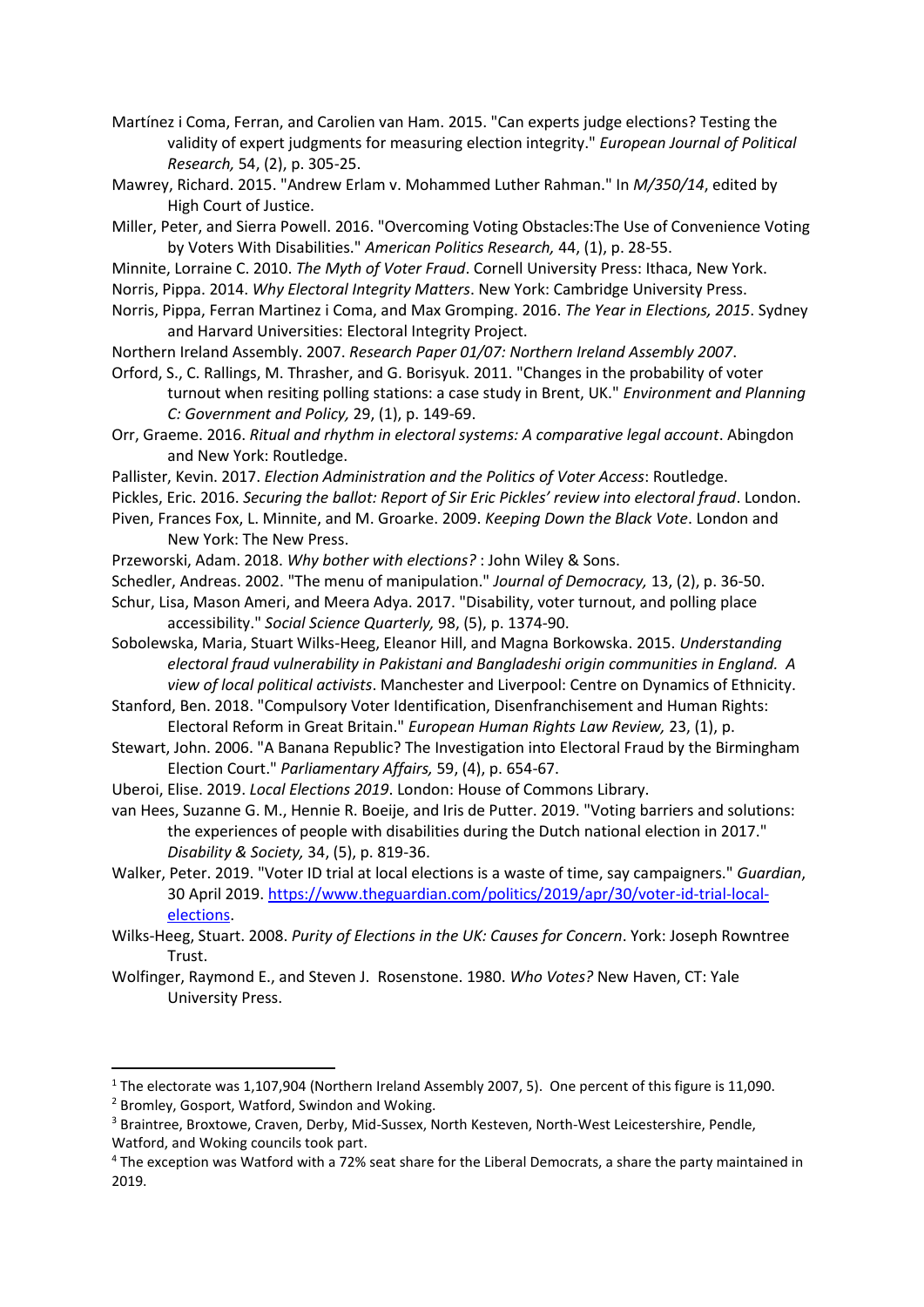<sup>5</sup> Local elections took place in 150 councils in 2018, and 248 in 2019 (Dempsey 2018; Uberoi 2019). Poll workers from 68 councils took part. Councils represented included 11 (16.2%) Metropolitan districts, 7 (10.2%) London boroughs, 7 (10.2%) Unitary authorities and 43 (63.3%) districts. This compares to a population of 319 local councils in England (excluding County Councils) of which 36 (11.1%) were Metropolitan districts, 32 (11.1%) were London boroughs, 55 (17.2%) were unitary authorities and 192 (60.1%) were district councils. The sample was therefore broadly representative of the population.

<sup>6</sup> The evidence suggested that, depending on what model of ID was chosen, a national roll-out could cost anywhere between £4.3m and £20.4m in a UK general election (Cabinet Office 2018b). Interestingly, this written evidence, although published by parliament, was marked Official Sensitive by the Cabinet Office.  $7$  Pearson's correlations with population density (measured using data from Table QS102EW of the 2011 Census) were positive associated with 'queues at the polling station' ( $\beta$ = .114, p< 0.01) and 'queues at the polling station towards the end of polling day' ( $\beta$ = .125, p< 0.01).

<sup>8</sup> The correlation was against population density measured using data from Table QS102EW of the 2011 Census.

<sup>9</sup> Data available at: [https://www.electoralcommission.org.uk/who-we-are-and-what-we-do/elections-and](https://www.electoralcommission.org.uk/who-we-are-and-what-we-do/elections-and-referendums/past-elections-and-referendums/england-local-council-elections/results-and-turnout-2018-may-england-local-elections)[referendums/past-elections-and-referendums/england-local-council-elections/results-and-turnout-2018-may](https://www.electoralcommission.org.uk/who-we-are-and-what-we-do/elections-and-referendums/past-elections-and-referendums/england-local-council-elections/results-and-turnout-2018-may-england-local-elections)[england-local-elections,](https://www.electoralcommission.org.uk/who-we-are-and-what-we-do/elections-and-referendums/past-elections-and-referendums/england-local-council-elections/results-and-turnout-2018-may-england-local-elections) accessed 16<sup>th</sup> September 2019.

<sup>10</sup> Not all English local authorities are on the same election timetable. Some elect by thirds, and therefore have effectively annual elections. Others are all-out elections, held every four years. In any given round of English local elections, there are a sizeable number of councils not holding local elections in that particular year. Elections were held in 150 councils in 2018.

<sup>11</sup> There is a suggestion from American research on local voting behaviour that lower turnouts in local contests mean that only the better informed and more motivated voters' turnout to vote in the first place. See Clark and Krebs (2012) for discussion.

<sup>12</sup> See the Royal National Institute for the Blind's 'Turned Out' series of reports

**.** 

<https://www.rnib.org.uk/campaigning-policy-and-reports-hub-access-information/access-information-reports> [16/9/2019].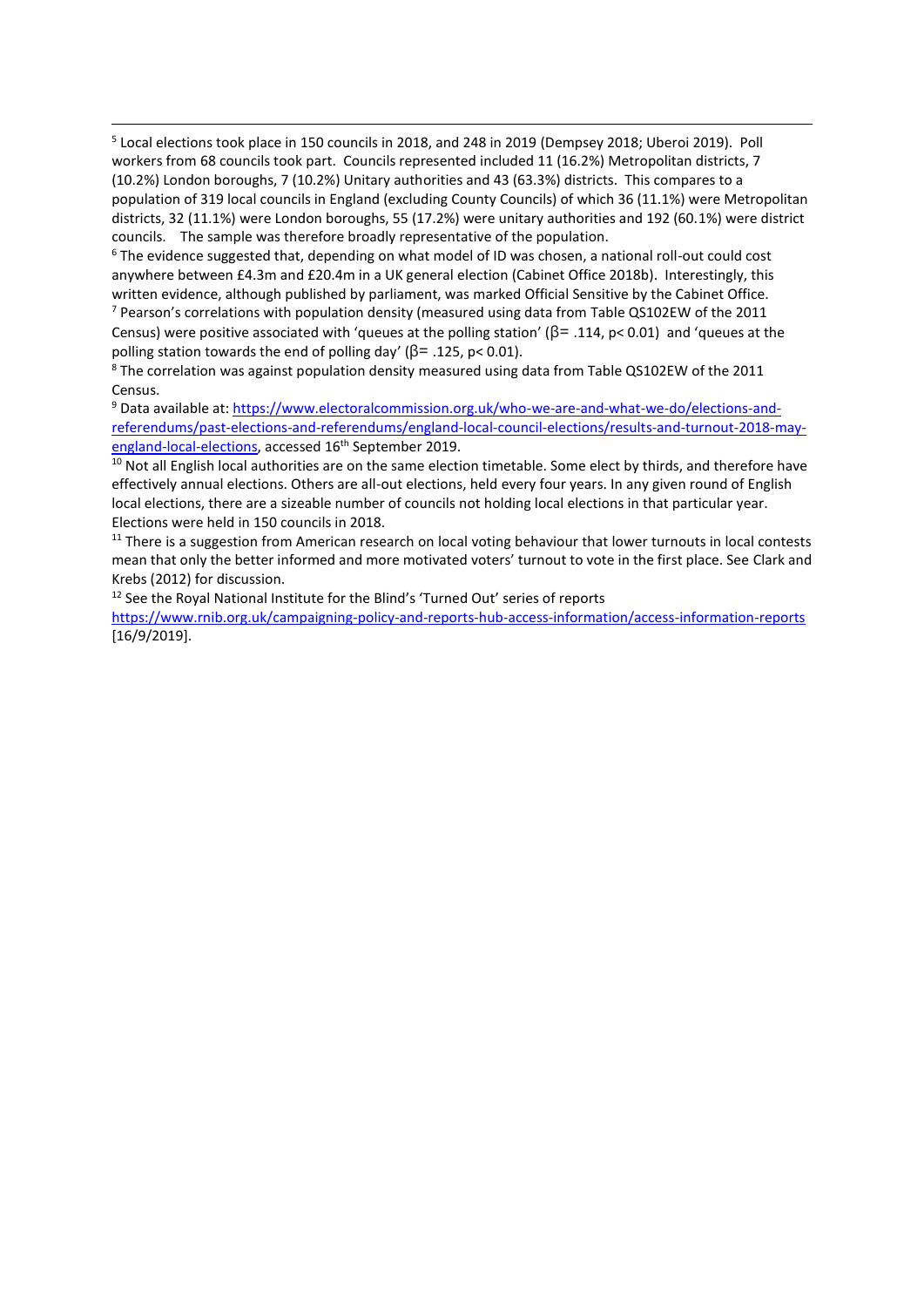| Model type      | Description                                        | Usage                            |
|-----------------|----------------------------------------------------|----------------------------------|
| Poll card model | Electors were required to present their poll card, | 2018: Swindon, Watford           |
|                 | an item which is posted to all electors, before    | 2019: Mid-Sussex, Watford,       |
|                 | being issued a ballot paper. Replacement poll      | North West Leicestershire        |
|                 | cards were available on demand. Should they        |                                  |
|                 | not be able to produce a poll card then            |                                  |
|                 | alternatives included photographic identification  |                                  |
|                 | such as a passport.                                |                                  |
| Photo ID model  | Electors were required to show a form of           | 2018: Bromley, Gosport, Woking   |
|                 | photographic identification. If they could not     | 2019: Pendle and Woking          |
|                 | produce one then they were required to apply       |                                  |
|                 | for an electoral identify document, up until 5pm,  |                                  |
|                 | the day prior to the poll                          |                                  |
| Mixed model     | Electors could provide one form of listed          | 2019: Braintree, North Kesteven, |
|                 | photographic ID or two forms non-photographic      | Craven, Broxtowe and Derby.      |
|                 | ID such as a bank card, council tax demand,        |                                  |
|                 | mortgage statement or birth certificate.           |                                  |

*Table 1: Voter-ID pilots. Source: authors based on (Cabinet Office 2019, 5-6; Electoral Commission 2018)*

|                                                          | Strongly<br><b>Disagree</b> | <b>Disagree</b> | <b>Neither</b><br>agree or<br>disagree | Agree     | Strongly<br>agree | N    |
|----------------------------------------------------------|-----------------------------|-----------------|----------------------------------------|-----------|-------------------|------|
| Problems setting up polling<br>station                   | 67.7                        | 23.5            | 3.5                                    | 3.9       | 1.4               | 2609 |
| Problems closing polling<br>station                      | 72.6                        | 23.3            | 2.4                                    | .8        | .8                | 2606 |
| Poll workers worked well<br>together                     | 1.9                         | 1.0             | 2.2                                    | 20.4      | 74.5              | 2616 |
| Voting process went<br>smoothly at my polling<br>station | 2.1                         | .5              | 1.5                                    | 24.3      | 71.6              | 2613 |
| Problems with queues during<br>the day                   | 75.0                        | 20.5            | 2.4                                    | .4        | 1.6               | 2602 |
| Problems with queues<br>towards end of the day           | 77.3                        | 19.4            | 1.8                                    | $\cdot$ 3 | 1.3               | 2596 |

*Table 2: Administrative problems experienced. Author's data only.*

|                                            | None | -    | 2-5<br>ر ے | $6 - 10$ | $10+$ | N    |
|--------------------------------------------|------|------|------------|----------|-------|------|
| People asking to vote, who were not on the | 52.7 | 23.4 | 20.1       | 1.6      | ر.    | 4022 |
| electoral register                         |      |      |            |          |       |      |

*Table 3: Voters turned away from polling stations (%). Author's and Electoral Commission data combined.*

|                                                | None |      | $2 - 5$ | $6 - 10$ | $10+$ | N    |
|------------------------------------------------|------|------|---------|----------|-------|------|
| Disabled voters having problems with access to | 91.4 | 5.9  | 2.4     |          |       | 2576 |
| the polling station                            |      |      |         |          |       |      |
| Disabled voters having problems completing     | 85.7 | 10.2 | 3.8     |          |       | 2578 |
| ballot papers                                  |      |      |         |          |       |      |

*Table 4: Accessibility problems at polling stations (%). Author's data only.*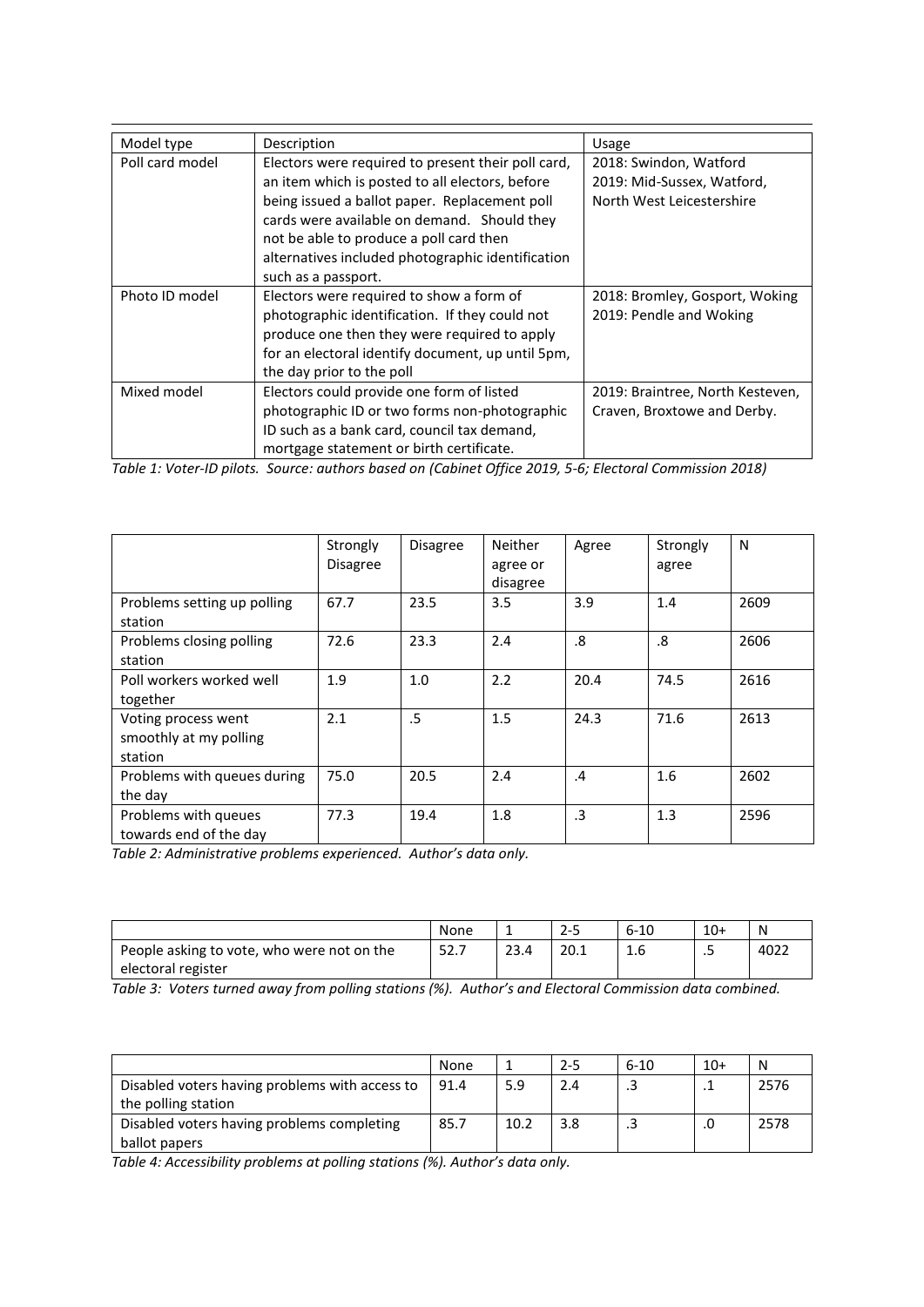|                                                                              | None |     | $2 - 5$ | $6 - 10$ | $10+$ | N    |
|------------------------------------------------------------------------------|------|-----|---------|----------|-------|------|
| Members of political parties intimidating the<br>public <sup>12</sup>        | 92.7 | 3.7 | 2.8     |          | .4    | 5560 |
| Members of political parties being where they<br>should not be <sup>12</sup> | 91.6 | 5.9 | 2.4     |          |       | 5677 |

*Table 5: Behaviour of political parties inside polling stations (%). Author's and Electoral Commission data combined.*

|                                            | None |     | $2 - 5$ | $6 - 10$ | $10+$ | N    |
|--------------------------------------------|------|-----|---------|----------|-------|------|
| Suspected cases of electoral fraud         | 99.3 | 0.6 | 0.1     |          |       | ے567 |
| People asking to vote whose identity I was | 94.0 | 3.9 | 1.9     | 0.1      | 0.1   | 5649 |
| unsure of                                  |      |     |         |          |       |      |

*Table 6: Concerns about electoral fraud (%). Author's and Electoral Commission data combined.*

**.** 

|                                                                | Correlation with percentage of<br>the population that are British<br>Pakistani / Bangladeshi | Partial correlation controlling for<br>population density |
|----------------------------------------------------------------|----------------------------------------------------------------------------------------------|-----------------------------------------------------------|
| Members of political parties<br>intimidating the public        | .033                                                                                         | .002                                                      |
| Members of political parties being<br>where they should not be | $.068**$                                                                                     | $0.06**$                                                  |
| People asking to vote whose<br>identity I was unsure of        | $.046**$                                                                                     | 0.16                                                      |
| Suspected cases of electoral fraud                             | $0.03*$                                                                                      | 0.13                                                      |

*Table 7: Correlations and partial correlations between British Pakistani-Bangladeshi community size and electoral integrity problems. \*\* p< 0.01, \* p<0.05* 

| Identity requirements | Poll workers reporting at least one person asking to |
|-----------------------|------------------------------------------------------|
|                       | vote whose identity they were unsure of              |
| None                  | 4.7                                                  |
| Poll Card             | 8.6                                                  |
| Mixed                 | 6.7                                                  |
| Photo                 | 6.5                                                  |

*Table 8: Concerns about voter identity, by identity requirements (%.) Electoral Commission data only.*

|                                               | None |      | $2 - 5$ | $6 - 10$ | $10+$ | N    |
|-----------------------------------------------|------|------|---------|----------|-------|------|
| People being turned away because they did not | 47.6 | 22.2 | 24.5    | 4.3      | 1.3   | 3155 |
| have the appropriate identification           |      |      |         |          |       |      |
| People coming to the polling station but      | 76.7 | 18.6 | 3.7     | 0.8      | 0.2   | 3145 |
| deciding not to vote as they did not want to  |      |      |         |          |       |      |
| comply with the ID verification requirements  |      |      |         |          |       |      |

*Table 9: The effects of the ID pilots on voter turnout (%). Electoral Commission data only.*

|                               | Strongly<br>disagree | Disagree                               | Neither agree<br>or disagree | Agree | Strongly<br><b>Disagree</b> | N                 |
|-------------------------------|----------------------|----------------------------------------|------------------------------|-------|-----------------------------|-------------------|
| Had little impact on our work | 0.9                  | $\circ$ $\overline{\phantom{0}}$<br>ن. | $\circ$<br>8.4               | 43.ಎ  | 38.8                        | 2170<br><b>JI</b> |